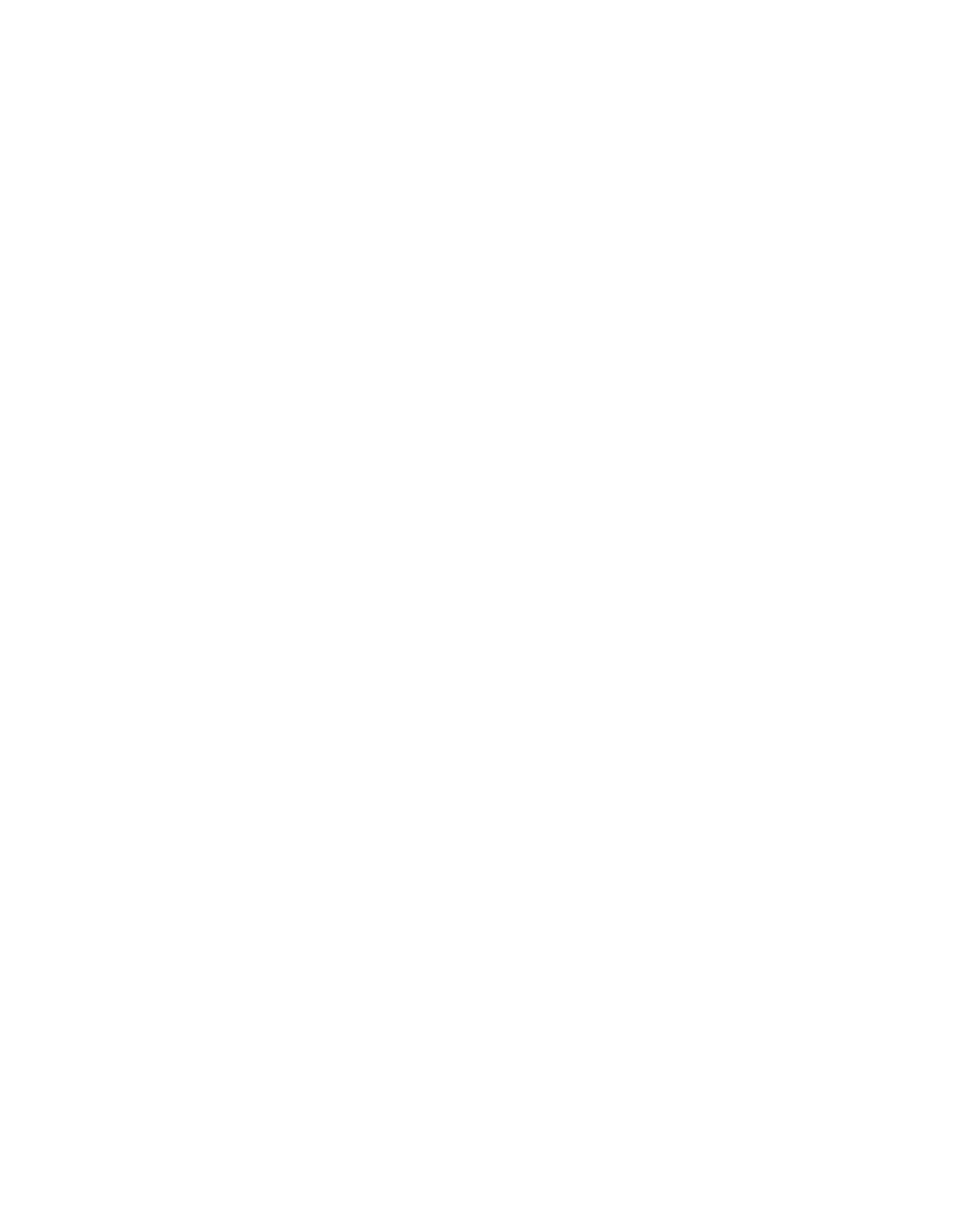# **CONTENTS**

|                                                   |                                          | page(s)        |   |                          |   |                        | page(s) |
|---------------------------------------------------|------------------------------------------|----------------|---|--------------------------|---|------------------------|---------|
| <b>GENERAL SAFETY and CARE</b>                    |                                          | 3<br>- 5       |   |                          |   |                        |         |
|                                                   | Important Safety Instructions            | 4              |   |                          |   |                        |         |
|                                                   |                                          | 5              |   |                          |   |                        |         |
|                                                   |                                          | 5              |   |                          |   |                        |         |
|                                                   |                                          |                |   |                          |   |                        |         |
| <b>Key Pad Orientation</b>                        |                                          | 6              |   |                          |   |                        |         |
|                                                   |                                          | 6              |   |                          |   |                        |         |
| <b>MAIN MENU ACCESS</b>                           |                                          | $\overline{7}$ |   |                          |   |                        |         |
|                                                   | Main MENU - Access                       | $\overline{7}$ |   |                          |   |                        |         |
|                                                   |                                          |                |   |                          |   |                        |         |
|                                                   | 1 CHANNEL SETUP                          | 7<br>$-9$      |   |                          |   |                        |         |
| $\mathbf{1}$<br>1<br>$\qquad \qquad \blacksquare$ | Auto Tuning                              | $\overline{7}$ | 1 | $\frac{1}{2}$            |   | 2 DTV Manual Tuning    | 8       |
| 3<br>1                                            | ATV Manual Tuning                        | 8              | 1 | $\overline{\phantom{0}}$ |   | 4 Programme Edit       | 9       |
|                                                   |                                          |                |   |                          |   |                        |         |
| $\mathbf{2}$                                      | <b>PICTURE SETUP</b>                     | $10 - 11$      |   |                          |   |                        |         |
| 2<br>1                                            | Picture Mode                             | 10             | 2 | $\overline{\phantom{a}}$ |   | 2 Color Temperature    | 10      |
| 2<br>3                                            | Aspect Ratio                             | 11             | 2 |                          | 4 | Noise Reduction        | 11      |
|                                                   |                                          |                |   |                          |   |                        |         |
| 3                                                 | <b>SOUND SETUP</b>                       | $12 - 13$      |   |                          |   |                        |         |
| 3<br>1.<br>$\overline{\phantom{0}}$               | Sound Mode                               | 12             | 3 | $\overline{\phantom{a}}$ |   | 2 Balance              | 12      |
| 3<br>3                                            | Auto Volume                              | 13             | 3 | $\overline{a}$           |   | 4 Surround Sound       | 13      |
| 5<br>3                                            | AD Switch                                | 13             |   |                          |   |                        |         |
|                                                   |                                          |                |   |                          |   |                        |         |
| <b>TIME SETUP</b><br>4                            |                                          | $14 - 15$      |   |                          |   |                        |         |
| 4<br>1.                                           |                                          | 14             | 4 | $\overline{\phantom{a}}$ | 2 | Sleep Time             | 14      |
| 4                                                 | 3 Auto Sleep                             | 15             | 4 | $\overline{a}$           | 4 | Time Zone              | 15      |
| 5.                                                | <b>OPTION SETUP</b>                      | $15 - 17$      |   |                          |   |                        |         |
| 5<br>$\mathbf{1}$                                 | OSD Language                             | 15             | 5 | $\sim$                   |   | 2 Audio Languages      | 16      |
| 5<br>3 <sup>7</sup>                               | Subtitle Language                        | 16             |   |                          |   | 5 - 4 Hearing Impaired | 17      |
|                                                   |                                          |                |   |                          |   |                        |         |
| 6                                                 | <b>CUSTOM FEATURES SETTING</b>           | $17 - 18$      |   |                          |   |                        |         |
| 6<br>1<br>$\qquad \qquad \blacksquare$            | Detect Vibration                         | 17             | 6 | $\overline{\phantom{a}}$ |   | 2 Channel Default Time | 17      |
| 6<br>3                                            | Channel Default                          | 18             | 6 |                          |   | 4 Auto Default         | 18      |
| 5<br>6                                            | Auto Power On                            | 18             | 6 | $\overline{\phantom{0}}$ | 6 | Manual Channel Setting | 18      |
| 6<br>7                                            | Restore Factory Default                  |                |   |                          |   |                        |         |
|                                                   |                                          |                |   |                          |   |                        |         |
| 7                                                 | Intellijack - Headphone Jack Replacement |                |   |                          |   |                        | 19      |
| 8                                                 |                                          |                |   |                          |   |                        | 20      |
| <b>WARRANTY</b><br>9                              |                                          |                |   |                          |   |                        | 21      |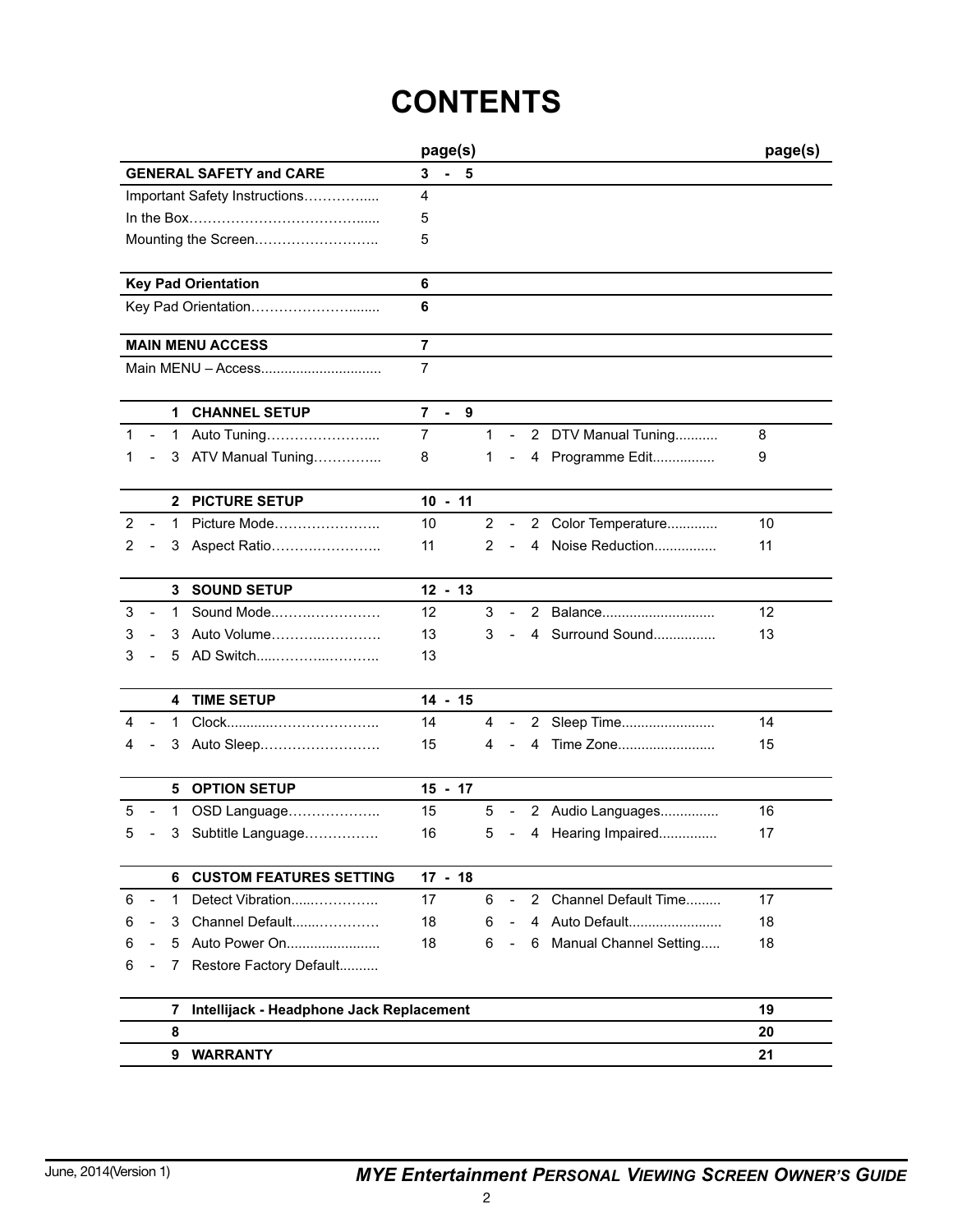## **GENERAL SAFETY and CARE**

Thank you for your purchase of the MYE Entertainment personal viewing screen. This product has been designed specifically for use in the health & fitness industry, ensuring maximum performance and longevity in the harsh fitness club environment. Properly cared for, this product will provide years of high-quality entertainment.

associated components.



Prepare an area in which to place the product components as they are removed from the box prior to installation. The surface of the work area should be clean so as not to damage the screen and

Do not open package using sharp instruments or tool.



Inspect all shipping carton for signs of damage and to ensure that the contents of the carton have not broken loose during shipping.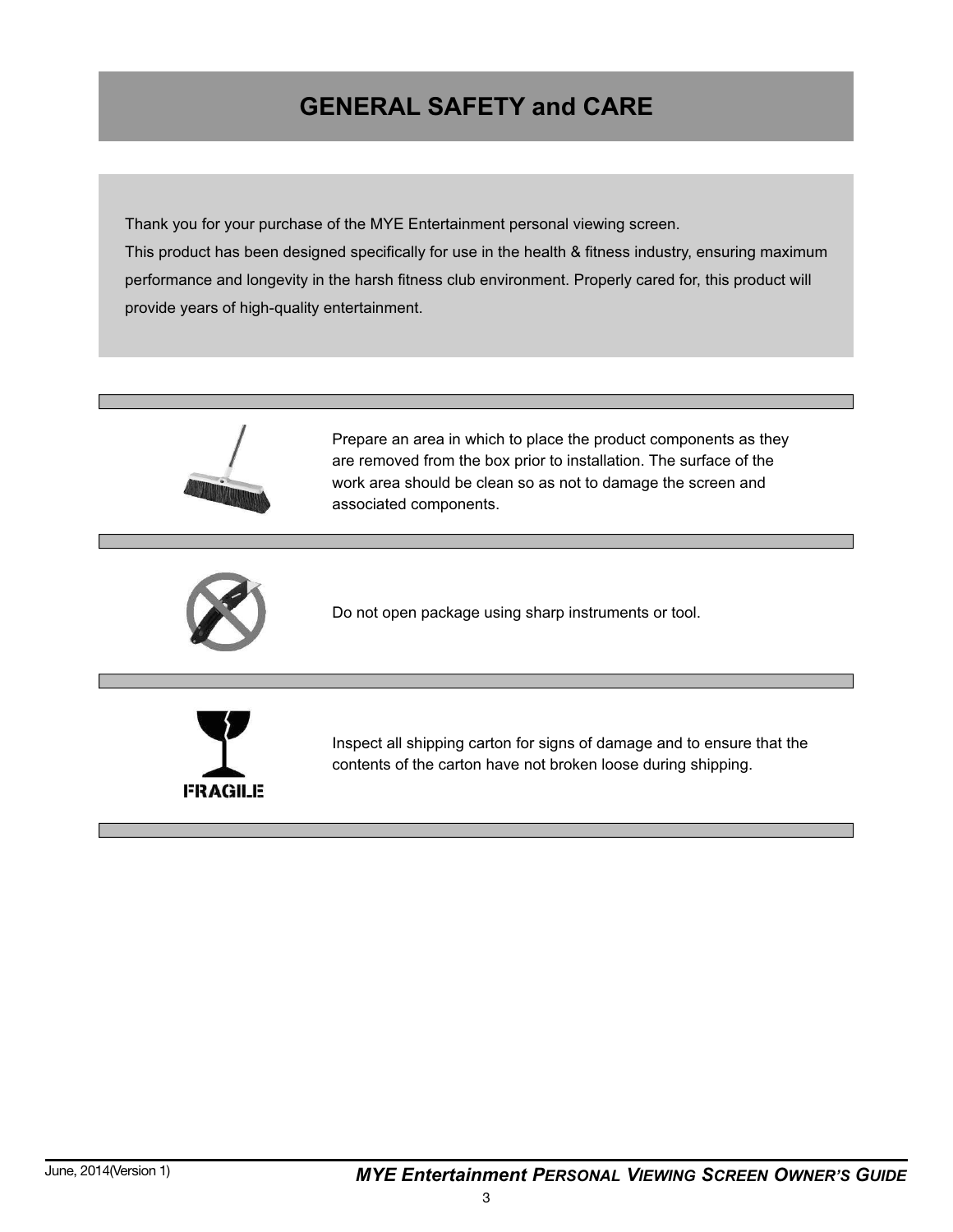## **Important Safety Instructions**

**Before you begin, read all warnings.**



- Only use the power adapter *supplied with this product!* Use of non-approved power adapters may result in personal injury or damage to the product.
- $\triangle$  This product should be installed using a manufacturer-approved mounting method ONLY. Use of unapproved mounting brackets may damage the product and void the warranty.
- $\triangle$  Route all cables safely per mounting situation. Ensure that the cables are routed in a manner as to avoid being damaged by personnel or equipment.
- $\triangle$  Ensure the product has adequate ventilation so as not to overheat the product. Do not place anything on the product that may impede proper air circulation and thus damage the product.
- $\triangle$  Avoid extreme temperatures. Locate the equipment away from sources of heat, such as radiators and heat registers.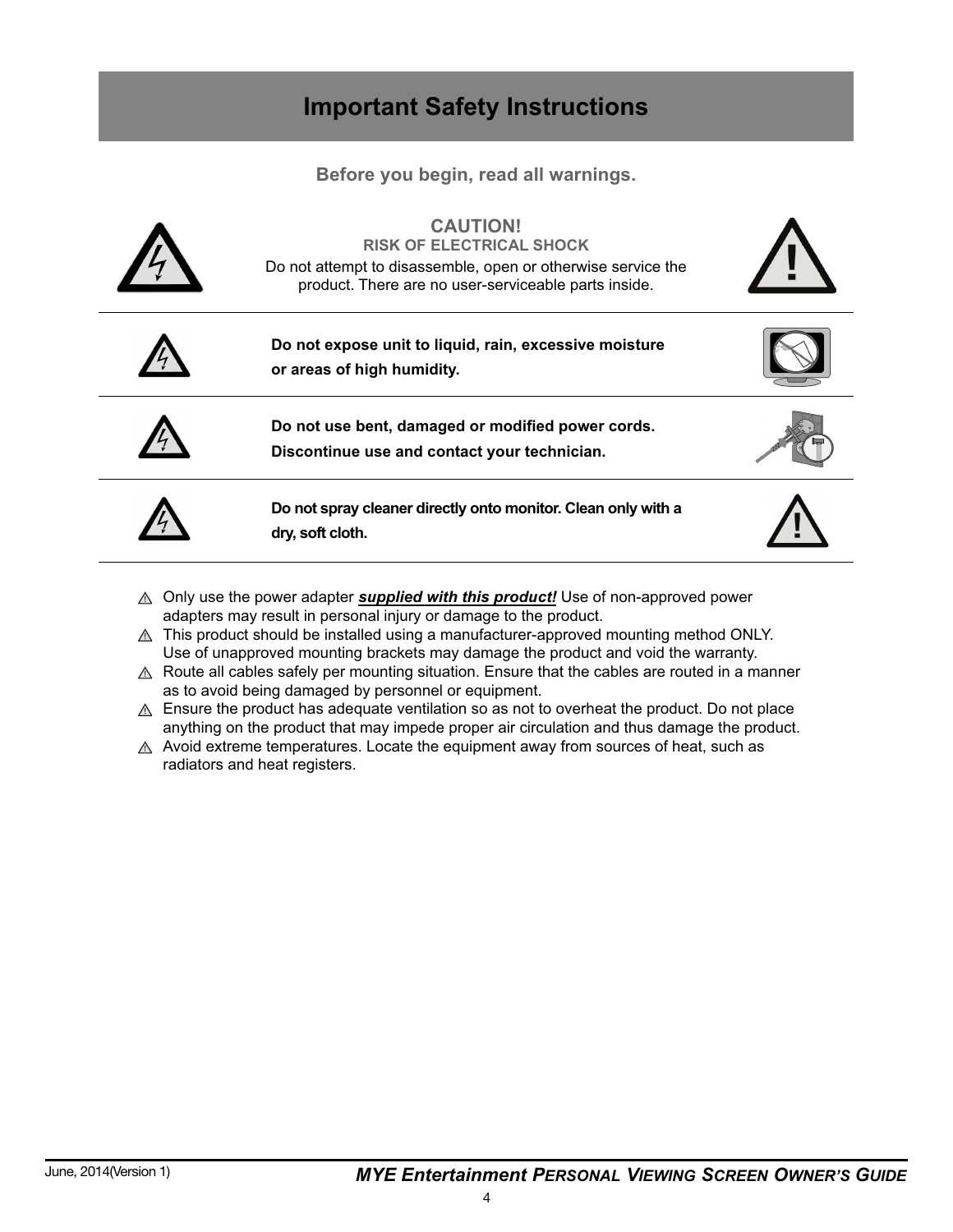## *IN THE BOX ...*

## **1) M156TV-PDM4 Personal Viewing Screen**

- **2) Power Supply**
- **3) AC Power Supply Cord**
- **4) Manual**

### **CONNECTION IDENTIFICATION**



## *Mounting the Screen and Making the Connections*

| Use the four screws (included) to fasten the screen to<br>the mount. Using screws other than those supplied,<br>may result in damage to the screen. It is highly<br>recommended to not use a power tool when<br>tightening these screws, as this may result in<br>damage to the screen. Use a #2 Phillips screwdriver,                                                                           |                               |
|--------------------------------------------------------------------------------------------------------------------------------------------------------------------------------------------------------------------------------------------------------------------------------------------------------------------------------------------------------------------------------------------------|-------------------------------|
| taking care not to over-tighten!                                                                                                                                                                                                                                                                                                                                                                 | <b>SCREEN MOUNTING SCREWS</b> |
| Fasten the F-connector of the coaxial cable on to the<br>fitting on the rear of the screen. It is important that<br>with<br>this connector,<br>he<br>taken<br>care<br><b>as</b><br>over-tightening will result in serious damage<br>to<br>the screen. This connector should be started using<br>only fingers and then tightened to 20 inch-pounds of<br>torque, slightly more than finger-tight. |                               |
| For Strain Relief slide the DC power plug through the<br>pre-installed wire tie and insert it into the DC jack on<br>the TV. Pull the nylon tie snug around DC cable. This<br>will also prevent the cable from becoming accidentally<br>unplugged during use.                                                                                                                                    |                               |
| When a secondary MYE Entertainment TV controller<br>is installed, insert the controller cable's RJ45 plug into<br>the jack on the back of the TV. Confirm that the plug's<br>spring clip snaps into place and the plug is seated<br>properly and securely in place.                                                                                                                              |                               |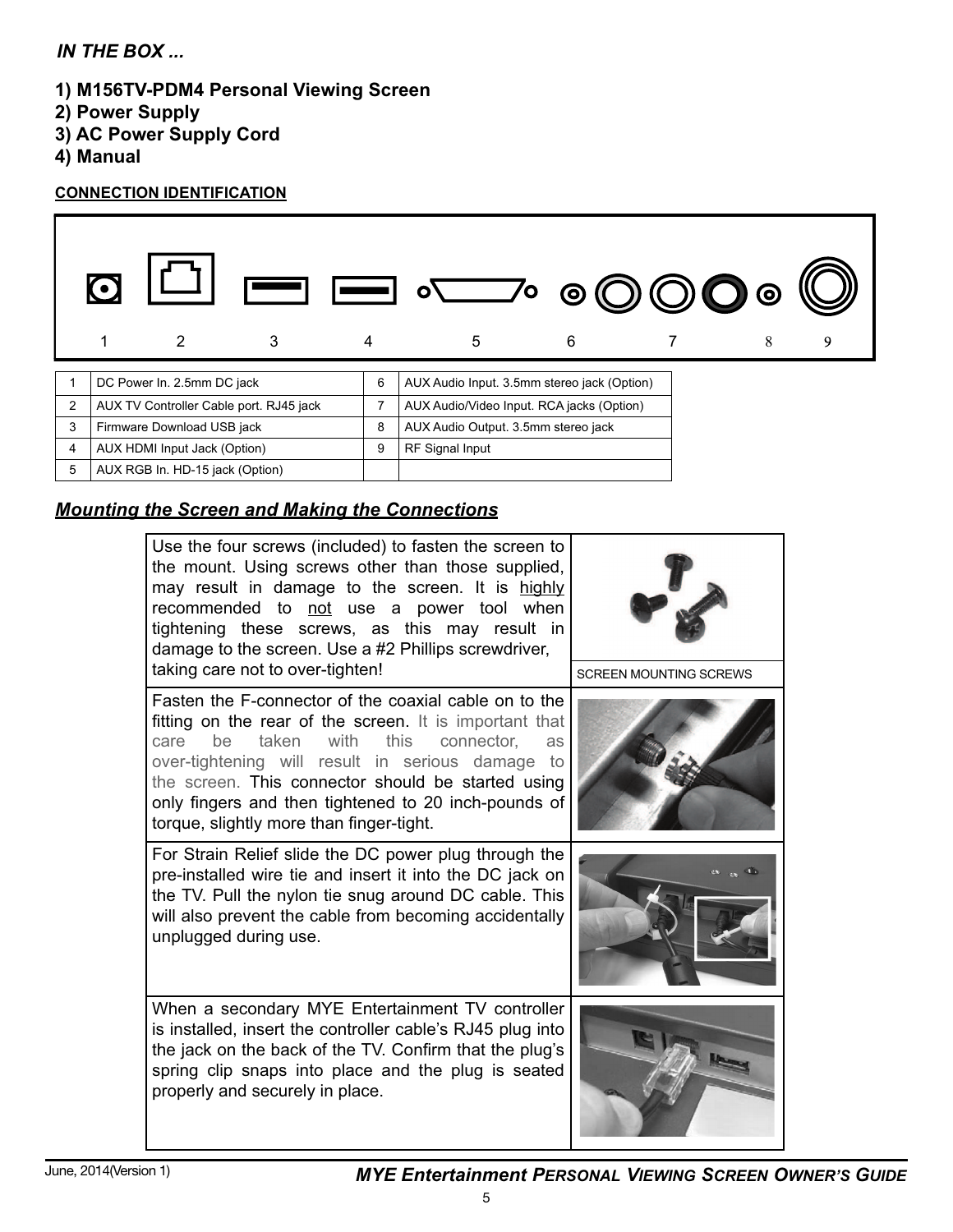## **Key Pad Orientation**

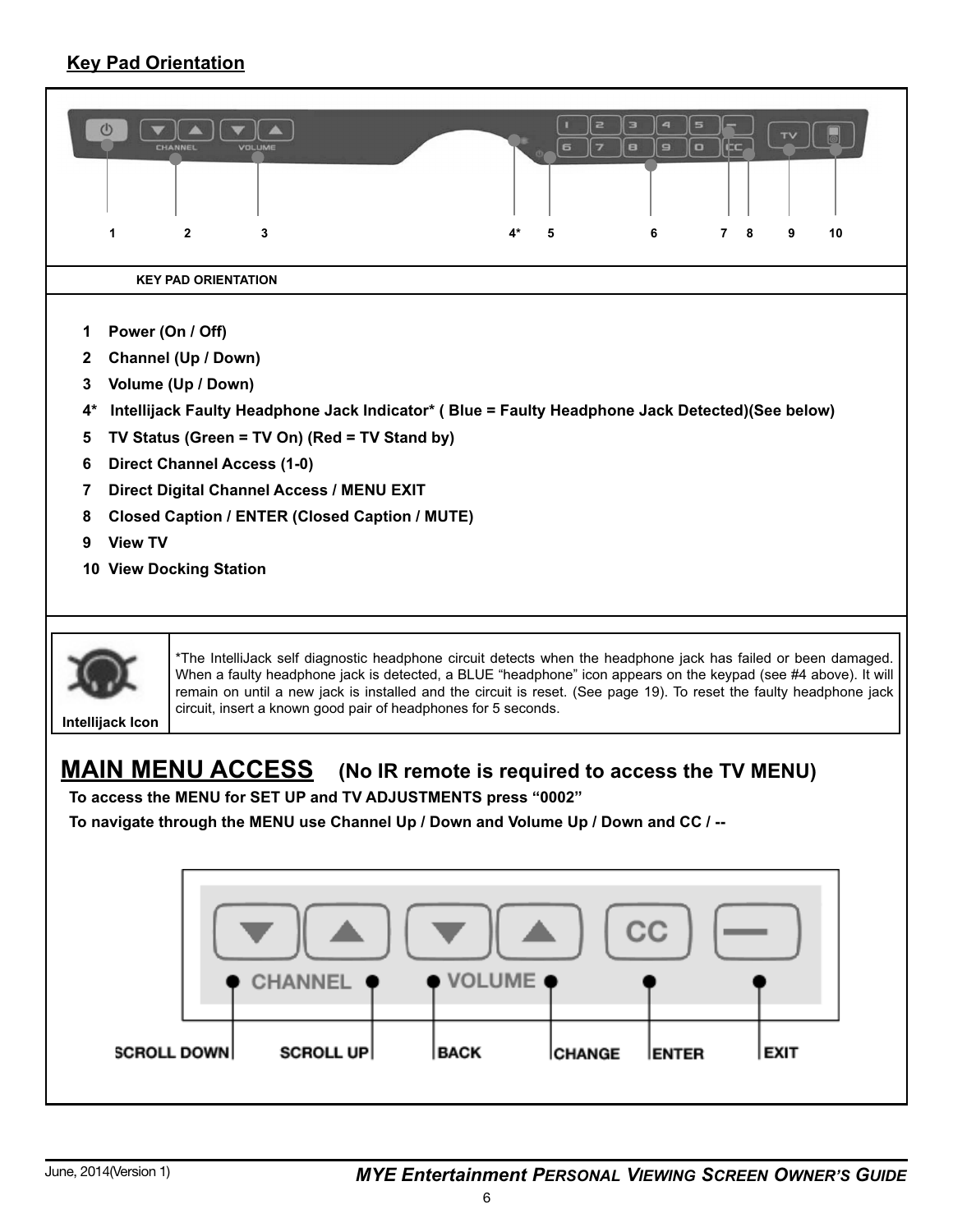### **MAIN MENU ACCESS**

To access the MENU for SETUP and TV ADJUSTMENTS press "CC 0002" (No IR remote is required to access the TV MENU) To navigate through the MENU use Channel Up / Down key and Volume Up / Down key and CC / - key



| QUICK KEY CODES |                                                                                                      |  |  |  |  |
|-----------------|------------------------------------------------------------------------------------------------------|--|--|--|--|
|                 | CC 0001 INSTANT CHANNEL PROGRAMMING FEATURE<br><b>CC 0002 MENU</b><br><b>CC 0003 CUSTOM FEATURES</b> |  |  |  |  |

To Enter MENU

1) Push 'CC 0002' on the keypad

2) Use Volume **V** keys to select SUB-MENU

3) Press CC to enter SUB-MENU

 $($  " $-$  " (Dash) key to exit MENU, "0 " key to Previous menu or skip)

#### **1. CHANNEL SETUP**

CHANNEL Contains 4 presets (Auto Tuning, DTV Manual Tuning, ATV Manual Tuning, Programme Edit)

#### **(1) AUTO TUNING**

- 1. Move to CHANNEL Menu
- 2. Use CHANNEL▲▼keys to select "Auto Tuning"
- 3. Push "CC" to enter
- 4. Use VOLUME **A** ▼ keys to select Tune Type (DTV+ATV /DTV /ATV)
- 5. Push **CHANNEL** Vkey
- 6. Use CHANNEL<sup>*i*</sup> v keys and VOLUME<sup>*A*</sup> keys to Select Country

|                     | <b>Auto Tuning</b>       |
|---------------------|--------------------------|
|                     | <b>DTV Manual Tuning</b> |
|                     | <b>ATV Manual Tuning</b> |
|                     | <b>Programme Edit</b>    |
| <b>CHANNEL</b><br>ಆ |                          |
|                     |                          |

| Tune Type      | DTV+ATV  |             |  |
|----------------|----------|-------------|--|
| Portugal       | Serbia   | Sweden      |  |
| Rumania        | Slovenia | Switzerland |  |
| <b>Russian</b> | Spain    | <b>UK</b>   |  |
| <b>A MENU</b>  |          |             |  |

| Tune Type   | DTV+ATV  |             |  |  |
|-------------|----------|-------------|--|--|
| Portugal    | Serbia   | Sweden      |  |  |
| Rumania     | Slovenia | Switzerland |  |  |
| Russian     | Spain    | <b>UK</b>   |  |  |
| <b>MENU</b> |          |             |  |  |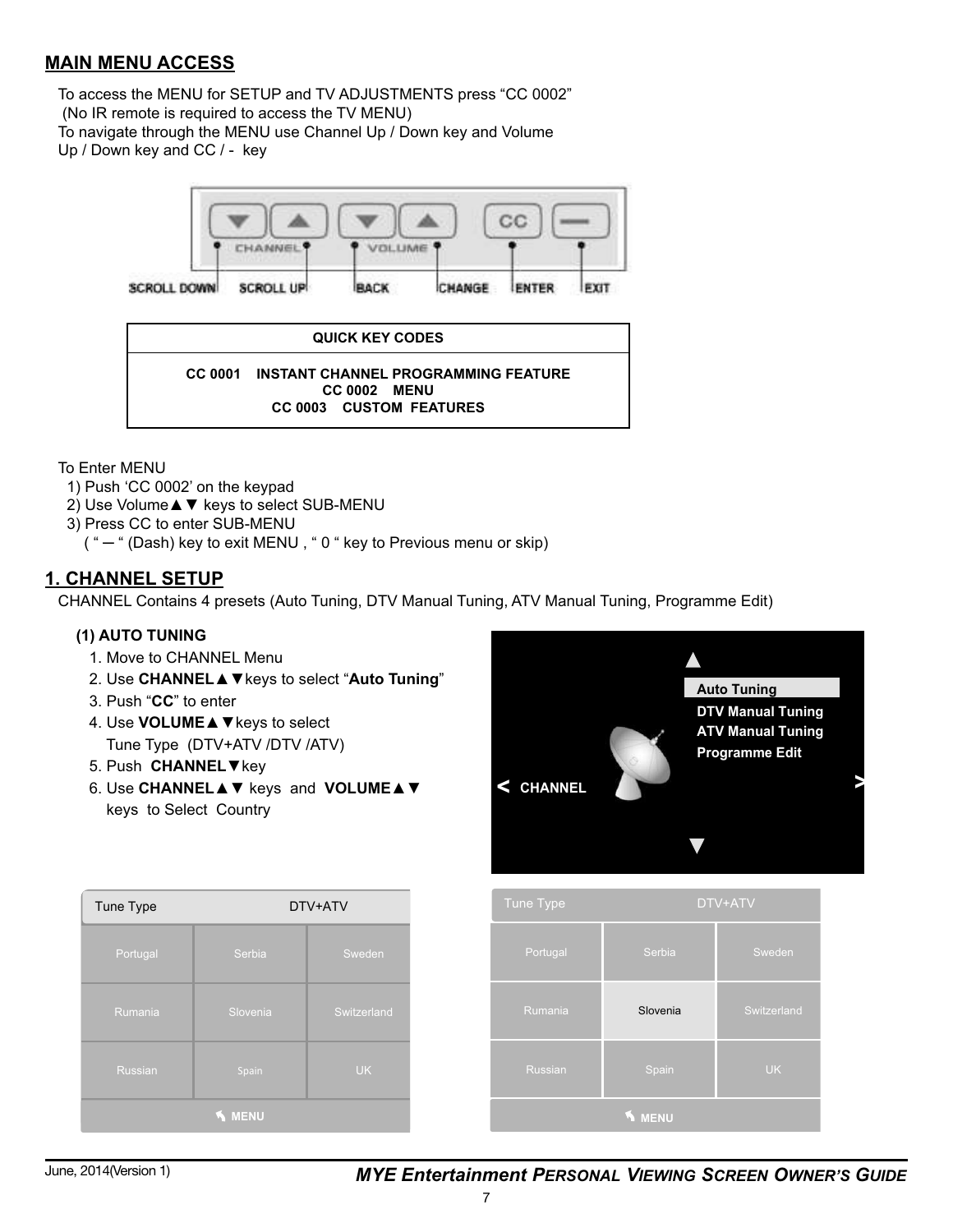#### 7. Push "CC" to begin AUTO TUNING

8. Press "0"key to SKIP or  $-$  (Dash) key to exit MENU

| <b>Channel Tuning</b>                                   |            |                                                           |                             |  |
|---------------------------------------------------------|------------|-----------------------------------------------------------|-----------------------------|--|
| <b>TV</b>                                               |            | $\mathcal{I}^{\mathcal{I}}$ , $\mathcal{I}^{\mathcal{I}}$ | 0 Programme(s)              |  |
|                                                         | <b>DTV</b> |                                                           | : 0 Programme(s)            |  |
|                                                         | Radio      |                                                           | $\therefore$ 0 Programme(s) |  |
|                                                         | Data       |                                                           | $\therefore$ 0 Programme(s) |  |
| 0% 000.00 MHz<br>$\overline{00}$<br>(TV)<br><b>MENU</b> |            |                                                           |                             |  |

#### **(2) DTV MANUAL TUNING** 1. Move to CHANNEL menu

- 
- 2. Use **CHANNEL A**▼ keys to select ³**DTV Manual Tuning**´
- 3. Push "CC" to enter
- 4. Use VOLUME **A** ▼ keys to select 'CHANNEL Number'
- (Check TV signal strength)
- 5. Push 'CC' to begin serching CH







#### **(3) ATV MANUAL TUNING**

- 1. Move to **CHANNEL** menu
- 2. Use **CHANNEL A**▼ keys to select ³**ATV Manual Tuning**´
- 3. Push "CC" to enter
- 4. Use **CHANNEL ▲ V**keys to select "Storage" Use VOLUME **▲ ▼** keys to select storage number from 1 to 100
- 5. Use CHANNEL **▲ ▼**keys to select "System" Use VOLUME **▲ ▼**keys to select System DK, L, BG, I

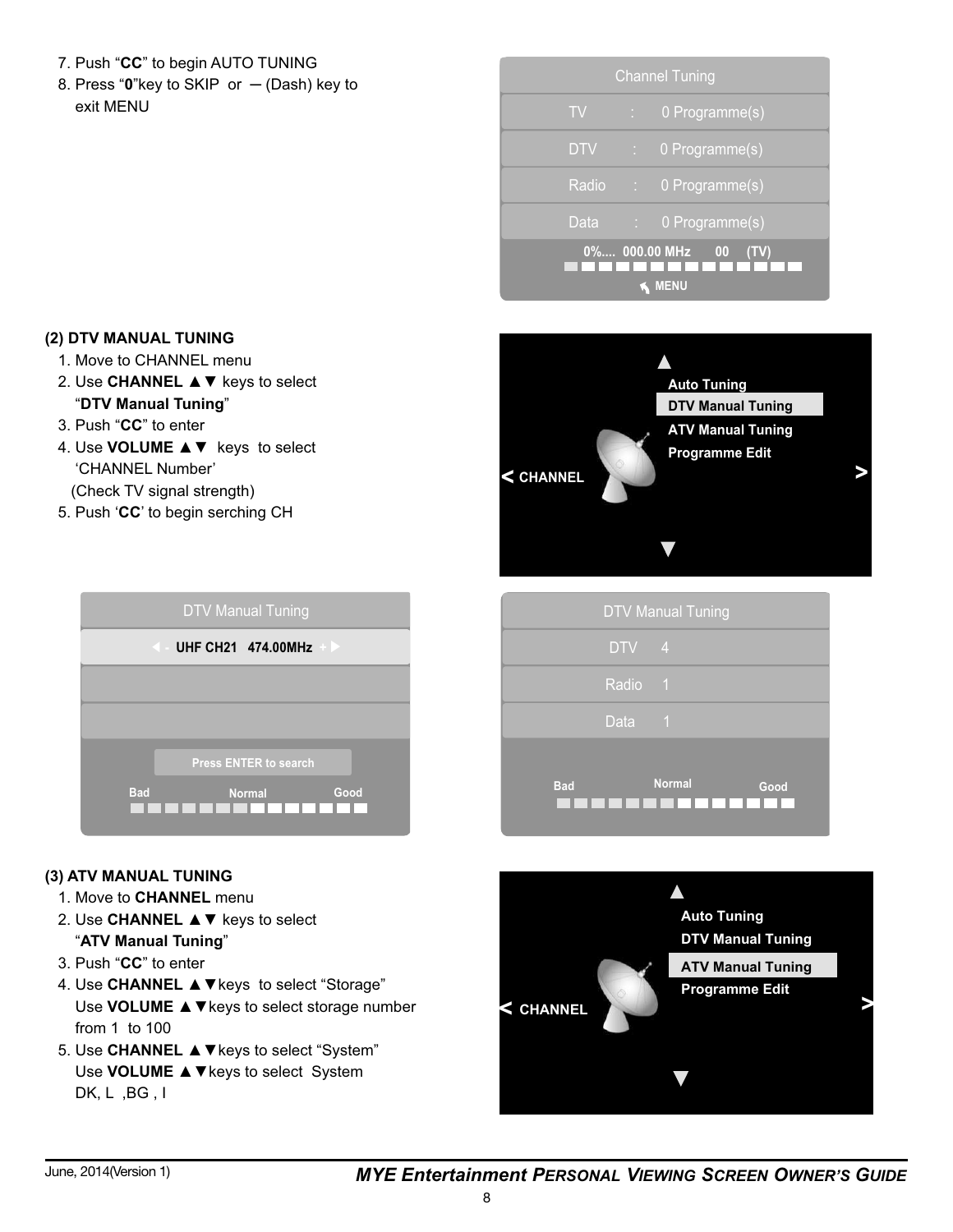- **6. Use CHANNEL▲ ▼ keys to select "Current CH"** Use VOLUME<sup>*▲* ▼ keys to select Current CH</sup> number from 1 to 100
- 7. Use CHANNEL▲ **▼** keys to select "Search" Use VOLUME<sup>*A*</sup> Vkeys to serch CH Frequency
- 8. Use CHANNEL▲▼keys to select "Fine-Tune" Use VOLUME<sup>*A*</sup> Vkeys to adjust Fine-Tune
- 9. Press the "0" key to set the channel store and get back to the CHANNEL MENU

#### **(4) Programme Edit**

- 1. Move to CHANNEL menu
- 2. Use **CHANNEL ▲ ▼** keys to select ³**Progranmme Edit**´
- 3. Push "CC" to enter
- 4. CHANNEL DELETE
	- ① Use CHANNEL▼ key to select the CHANNEL to delete
	- 2 Use VOLUME ▼ key to delete the CHANNEL

#### 5. CHANNEL MOVE

- ① Use CHANNEL**V** key to select the CHANNEL to move
- 2 Use CHANNEL▲ key to select the CHANNEL and then move or adjust CHANNEL Place by using **CHANNEL** v key
- 6. CHANNEL NAME EDIT (Only ATV)
	- ① Use CHANNEL**V** key to select the CHANNEL to edit
	- **2 Use VOLUME ▲ key to select CHANNEL**
	- 3 CHANNEL Name can be edited by using
	- **VOLUME ▲ ▼ and CHANNEL ▲ ▼ keys with** alphabets and numbers

|                                             | <b>Manual Channel Setting</b> |                             |
|---------------------------------------------|-------------------------------|-----------------------------|
| 1 BBC ONE                                   | Viewable                      | $[$ DTV $]$                 |
| 2 BBC TWO                                   | Viewable                      | $[\overline{\texttt{DTV}}]$ |
| <b>3 BBC NEW 24</b>                         | Viewable                      | $[$ DTV                     |
| 4 BBC TEXT                                  | Viewable                      | $[$ DTV $]$                 |
| <b>1 BBC PARLMNT</b>                        | Viewable                      | Radio                       |
| $1 C-02$                                    | Viewable                      | <b>ATV</b>                  |
| $2 C-03$<br>-03                             | Viewable                      |                             |
| 3 C-04                                      | Viewable                      | AT\                         |
| $\blacktriangleright$ EDIT<br>$\circ$ ENTER |                               | <b>MENU</b>                 |





| <b>Manual Channel Setting</b> |          |             |  |  |
|-------------------------------|----------|-------------|--|--|
| 1 BBC ONE                     | Viewable | DTV         |  |  |
| 2 BBC TWO                     | Viewable | $[$ DTV $]$ |  |  |
| <b>3 BBC NEW 24</b>           | Viewable | [DTV]       |  |  |
| 4 BBC TEXT                    | Viewable | $[$ DTV $]$ |  |  |
| 1 BBC PARLMNT                 | Viewable | Radio       |  |  |
| $1 C-02$                      | Viewable | <b>ATV</b>  |  |  |
| $2 C-03$                      | Viewable | <b>ATV</b>  |  |  |
| 3 C-04                        | Viewable | <b>ATV</b>  |  |  |
| ◀ Delete                      | A MOVE   |             |  |  |
| $\circ$ ENTER                 |          | <b>MENU</b> |  |  |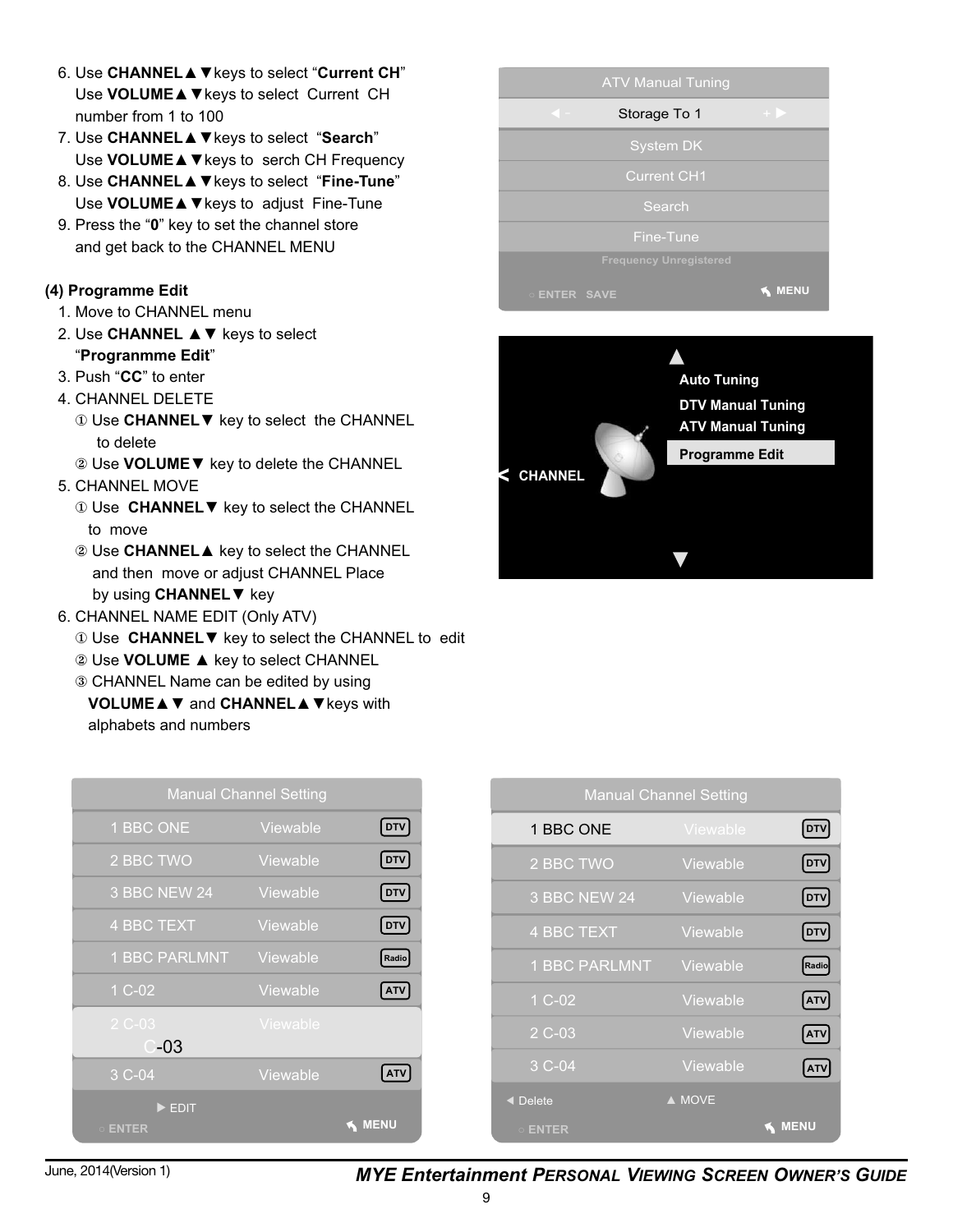## **2. PICTURE SETUP**

PICTURE Contains 4 presets (Picture Mode, Color Temperature, Aspect Ratio, Noise Reduction)

#### **(1) Picture Mode**

- 1. Move to PICTURE menu
- 2. Use **CHANNEL** ▲ ▼ keys to select "**Picture Mode**"
- 3. Push "**CC**" to enter
- 4. Use VOLUME<sup>*A*</sup> v keys to select
- " **Picture Mode Standard/ Mild/ User /Dynamic** "
- 5. Contrast, Brightness and etc of User Mode can be adjusted by using **CHANNEL** ▲ ▼ and **VOLUME▲▼** keys

| Picture Mode      | Standard             |  |  |
|-------------------|----------------------|--|--|
| <b>Cotrast 82</b> |                      |  |  |
|                   | <b>Brightness 50</b> |  |  |
| Color 55          |                      |  |  |
| Sharpness 60      |                      |  |  |
| Tint 50           |                      |  |  |
|                   |                      |  |  |
| <b>MENU</b>       |                      |  |  |

#### **(2) Color Temperature**

- 1. Move to PICTURE menu
- 2. Use **CHANNEL** ▲ ▼ keys to select "**Color Temperature**"
- 3. Push "**CC**" to enter
- 4. Use VOLUME **A**▼ keys to select " **Color Temperature Medium, Warm, User,Cool** "
- 5. Red, Green, Blue of User Mode can be adjusted by using CHANNEL▲ Vand VOLUME▲ V keys

| <b>Color Temperature</b> | Medium |
|--------------------------|--------|
| <b>Red 33</b>            |        |
| Green 10                 |        |
| Blue 28                  |        |
|                          |        |
|                          |        |
|                          |        |
| <b>MENU</b>              |        |





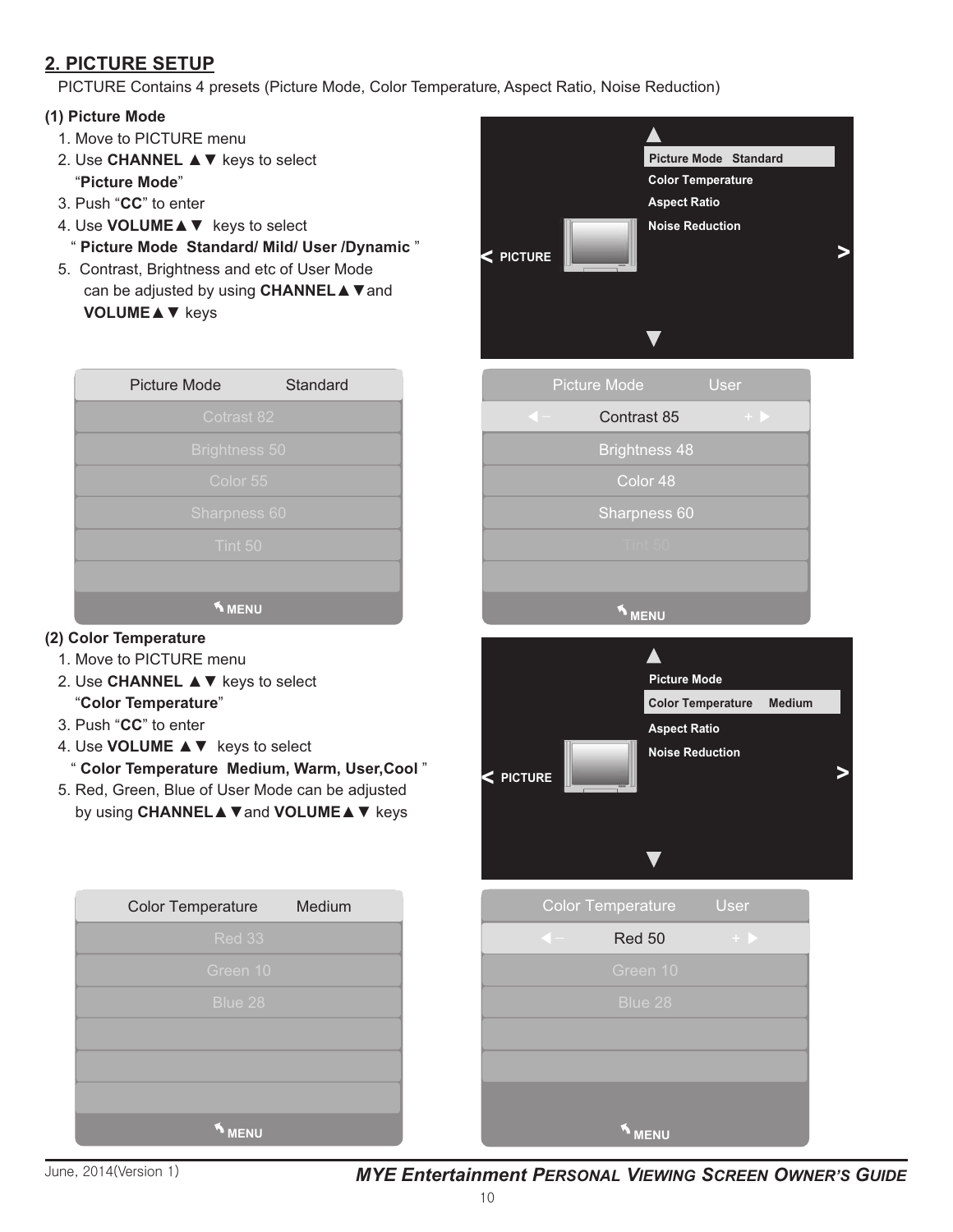- **(3) Aspect Ratio**
	- 1. Move to PICTURE menu
	- 2. Use **CHANNEL** ▲ ▼ keys to select ³**Aspect Ratio**´
	- 3. Push "CC" to enter
	- 4. Use **CHANNEL A**▼ keys to select 4:3 or 16:9



**(4) Noise Reduction**

- 1. Move to PICTURE menu
- 2. Use **CHANNEL A**▼ keys to select ³**Noise Reduction**´
- 3. Push "CC" to enter
- 4. Use **CHANNEL A**▼ keys to select Off / Low / Middle / High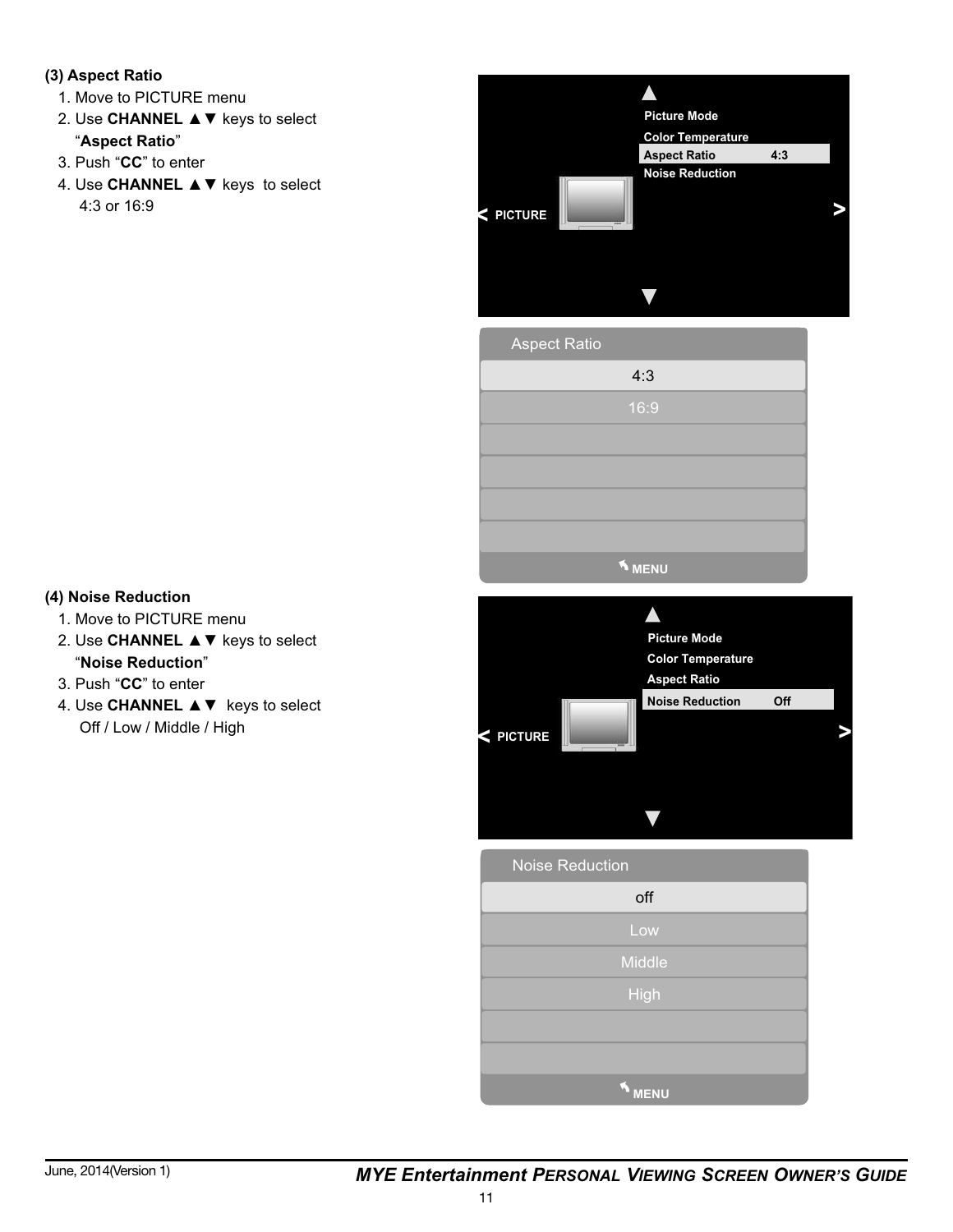## **3. SOUND SETUP**

SOUND Contains 5 presets (Sound Mode, Balance, Auto Volume, Surround Sound, AD Switch)

#### **(1) Sound Mode**

- 1. Move to SOUND menu
- 2. Use **CHANNEL ▲ ▼** keys to select ³**Sound Mode**´
- 3. Push "CC" to enter
- 4. Use VOLUME **A** ▼ keys to select SOUND Standard, Music, movie, sport, User.
- 5. Treble and Bass of User Mode can be adjested by using **CHANNEL** ▲ ▼ and **VOLUME** ▲ ▼ keys

| <b>SOUND</b> | Standard    |
|--------------|-------------|
|              | Treble 50   |
|              | Bass 50     |
|              |             |
|              |             |
|              |             |
|              |             |
|              | <b>MENU</b> |

#### **(2) Balance**

- 1. Move to SOUND menu
- 2. Use CHANNEL **A**▼ keys to select "Balance"
- 3. Push "CC" to enter
- 4. Use VOLUME **▲ V** keys to adjust "Balance  **from -50 to +50**´



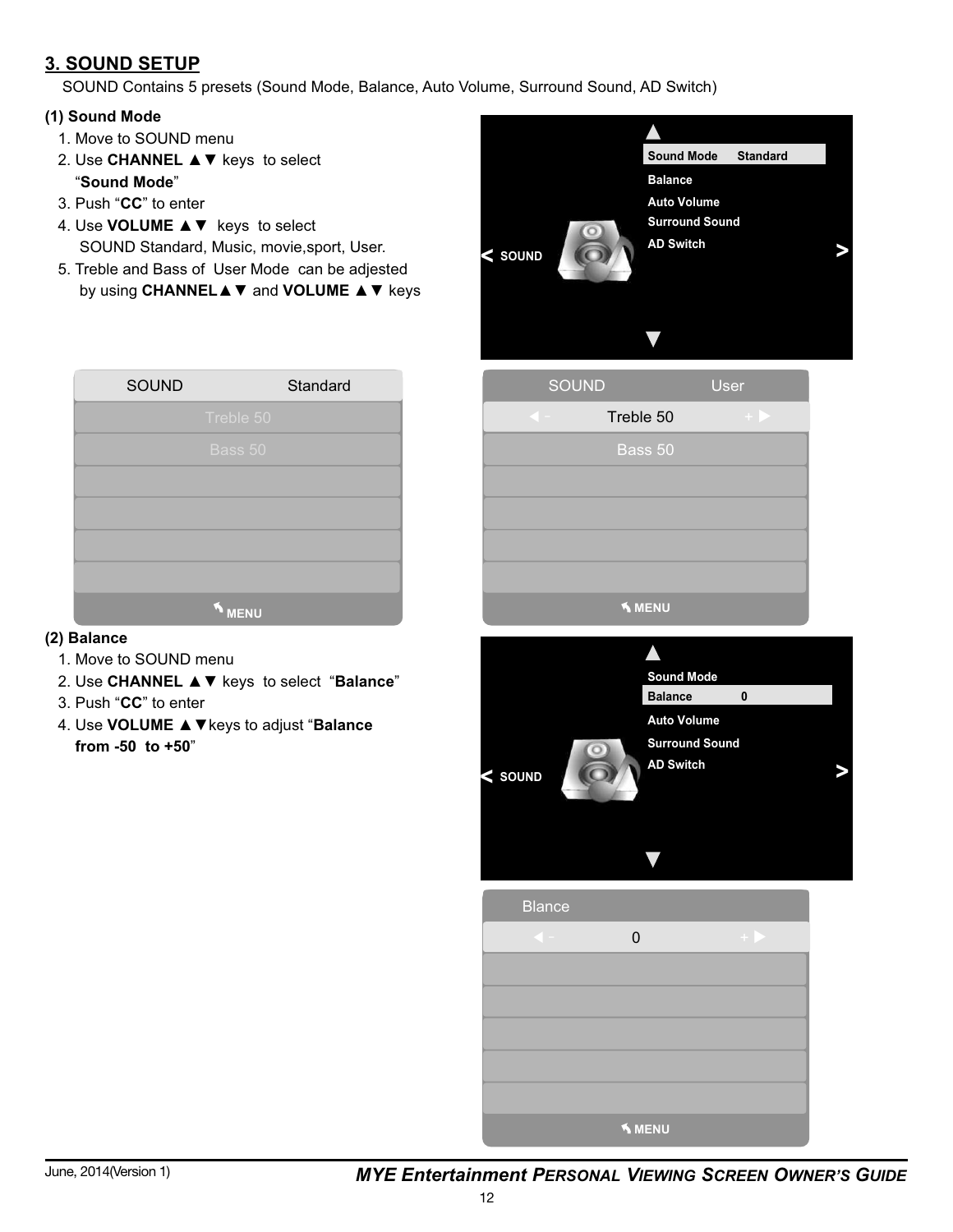#### **(3) Auto Volume**

- 1. Move to SOUND menu
- 2. Use **CHANNEL** ▲▼ keys to select ³**Surround Sound**´
- 3. Use **CHANNEL A**▼ keys to select Off, Surround, SRS TruSurround XT

#### **(4) Surround Sound**

- 1. Move to SOUND menu
- 2. Use **CHANNEL A**▼ keys to select ³**Surround Sound**´
- 3. Use **CHANNEL** ▲ ▼ keys to select Off, Surround, SRS TruSurround XT



#### **(5) AD Switch**

- 1. Move to SOUND menu
- 2. Use CHANNEL **A**▼ keys to select "AD Switch"
- 3. Push "CC" to enter
- 4. Use VOLUME **A** ▼ keys to select AD Switch ON/OFF
- 5. AD Volume of ON Mode can be adjusted by using **CHANNEL▲ ▼and VOLUME ▲ ▼ keys**

| <b>AD Switch</b> | Off           |
|------------------|---------------|
|                  | AD Volume 0   |
|                  |               |
|                  |               |
|                  |               |
|                  |               |
|                  |               |
|                  | <b>S</b> MENU |



| <b>Surround Sound</b>     |
|---------------------------|
| Off                       |
| Surround                  |
| <b>SRS TruSurround XT</b> |
|                           |
|                           |
|                           |
| <b>MENU</b>               |
|                           |



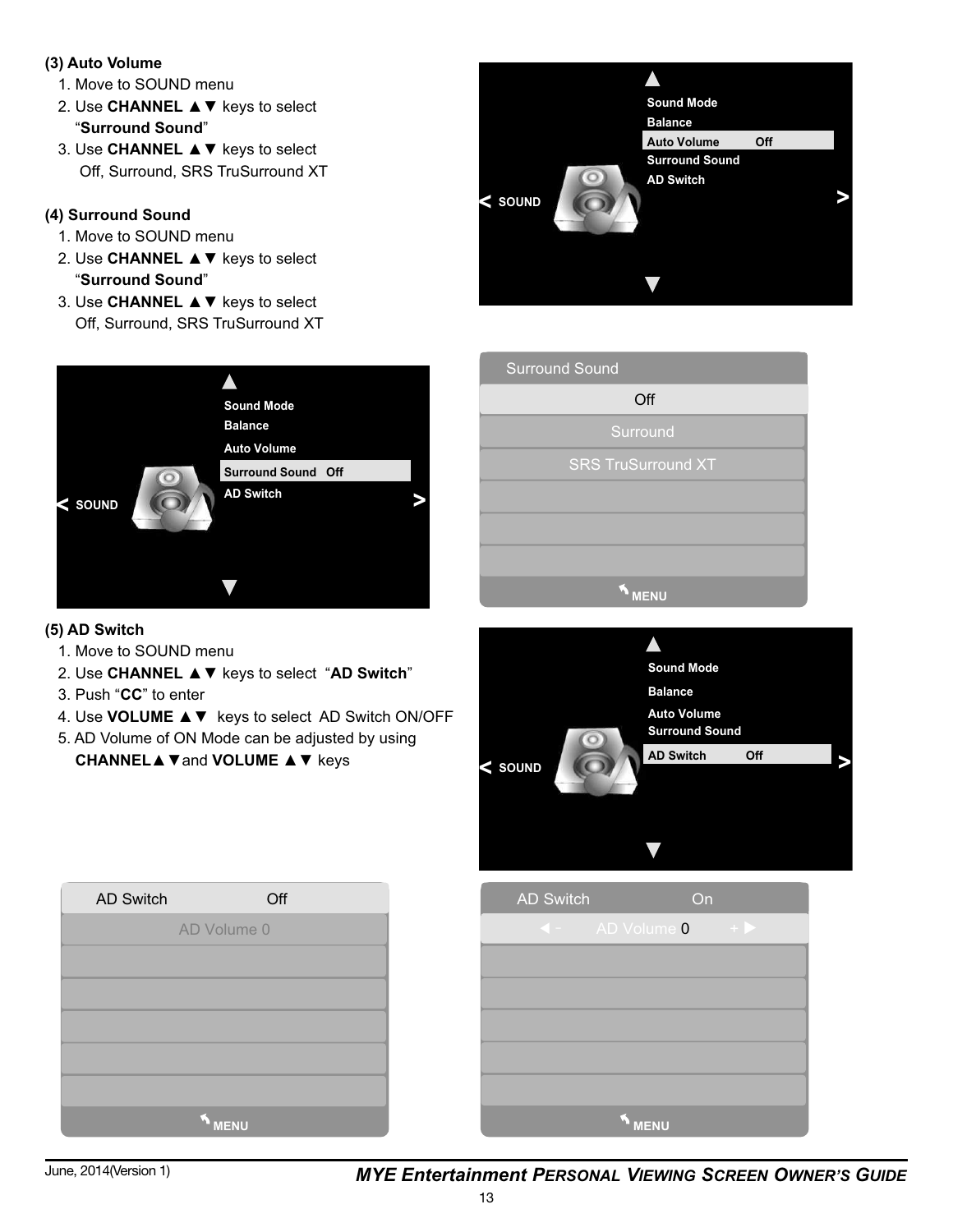## **4. TIME SETUP**

TIME Contains 4 presets (Clock, Sleep Timer, Auto Sleep, Time Zone)

#### **(1) Clock**

- 1. Move to TIME Menu
- 2. Use CHANNEL **▲▼** keys to select "Clock"
- 3. Push "CC" to enter
- 4. Use **CHANNEL** ▲ ▼ keys to select setting :
- **Date**
- **Month**
- **Year**
- **Hour**
- **Minute**
- 5. Push VOLUME **A** ▼ keys to adjust

| Clock                  |                          |                      |
|------------------------|--------------------------|----------------------|
| $\blacktriangleleft$ - |                          | $+$ $\triangleright$ |
|                        | $\overline{\phantom{a}}$ |                      |
|                        | $\sim$                   |                      |
|                        | $\sim$                   |                      |
|                        | --                       |                      |
|                        |                          |                      |
|                        | <b>K</b> MENU            |                      |

|             | <b>Clock</b>       |  |  |
|-------------|--------------------|--|--|
|             | <b>Sleep Timer</b> |  |  |
|             | <b>Auto Sleep</b>  |  |  |
| <b>TIME</b> | <b>Time Zone</b>   |  |  |
|             |                    |  |  |
| Clock       |                    |  |  |
|             | Date 01            |  |  |
|             | Month jan          |  |  |
|             | <b>Year 1981</b>   |  |  |

Hour 01

Minute 01

**MENU**

#### **(2) Sleep Time**

- 1. Move to TIME menu
- 2. Use **CHANNEL ▲ ▼** keys to select "Sleep Time"
- 3. Push "CC" key to enter
- 4. Use **CHANNEL A**▼ keys to select
	- : Off / 10min / 20min / 30min / 60min / 90min /120min / 180min / 240min



| <b>Sleep Timer</b> |
|--------------------|
| Off                |
| $10$ min           |
| 20min              |
| $30$ min           |
| 60 min             |
| 90 min             |
| <b>MENU</b>        |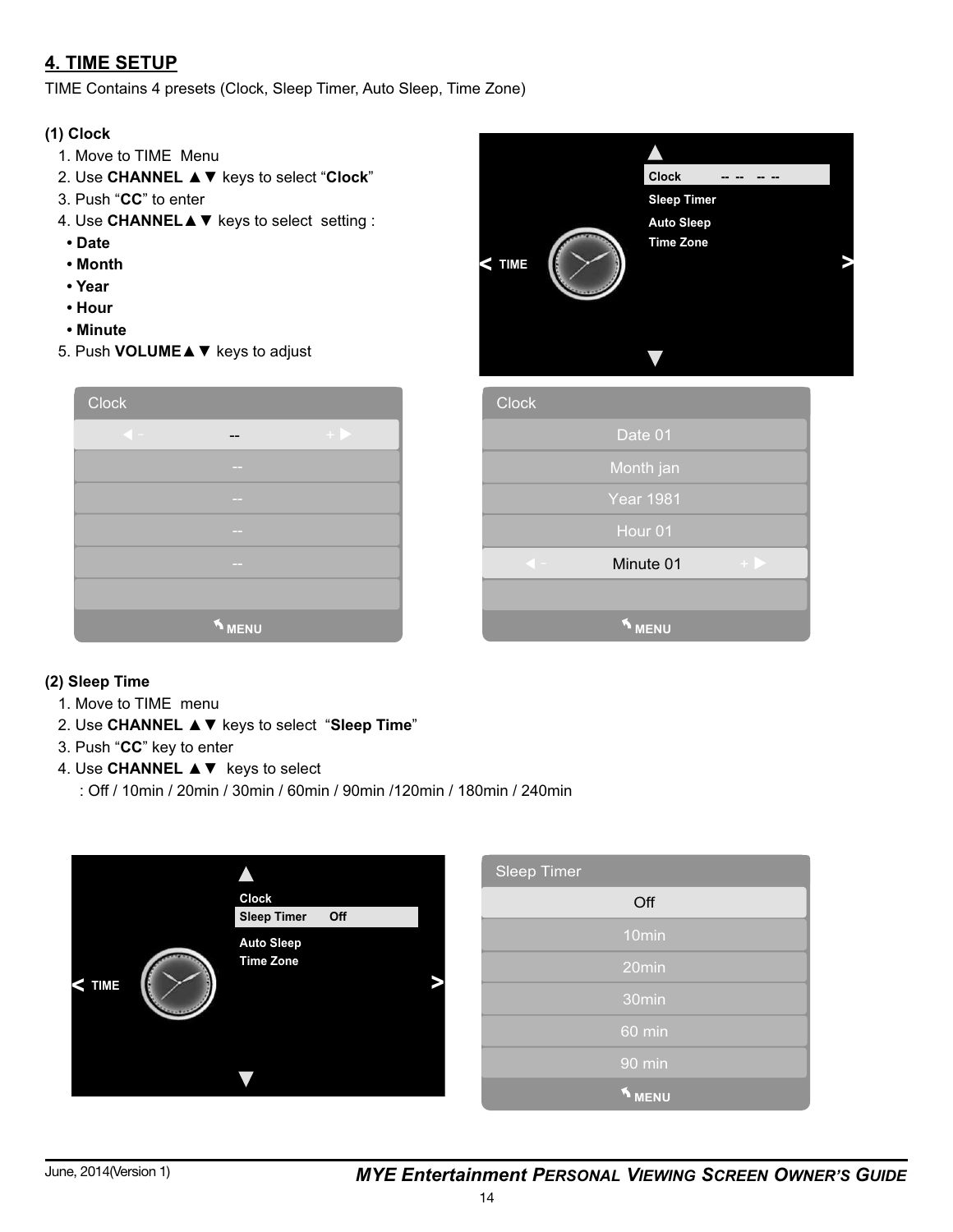#### **(3) Auto Sleep**

- 1. Move to TIME menu
- 2. Use **CHANNEL ▲ ▼** keys to select "Auto Sleep"
- 3. Use "CC" key to on remote select ON/OFF



#### **(4) Time Zone**

- 1. Move to TIME menu
- 2. Use CHANNEL **▲ ▼** keys to select "Time Zone"
- 3. Push "CC" key to enter
- 4. Use CHANNEL **A** ▼ and VOLUME**A** ▼ keys on remote to select Time Zone



| <b>Time Zone</b>  |                  |                    |
|-------------------|------------------|--------------------|
| Canary GMT        | <b>Rabat GMT</b> | Berlin GMT+1       |
| <b>Lisbon GMT</b> | Amsterdam GTM+1  | <b>TUNIS GMT+1</b> |
| <b>London GMT</b> | Beograd GTM+1    | Algiers GTM+1      |
|                   |                  |                    |

## **5. OPTION SETUP**

#### OPTION Contains 4 presets

(OSD Language, Audio Language, Subtitle Language, Hearing impaired)

#### **(1) OSD Language**

- 1. Move to OPTION menu
- 2. Use **CHANNEL A**▼ keys to select

#### ³**OSD Language**´

- 3. Push "CC" to enter
- 4. Use CHANNEL **A** ▼ and VOLUME **A** ▼ keys on remote to select language



| <b>OSD Language</b> |              |          |  |
|---------------------|--------------|----------|--|
| Česky               | Λ<br>English | Français |  |
| <b>Dansk</b><br>E.  | Español      | Hrvatski |  |
| <b>Deutsh</b>       | Ελληνικά     | Italiano |  |
| <b>MENU</b>         |              |          |  |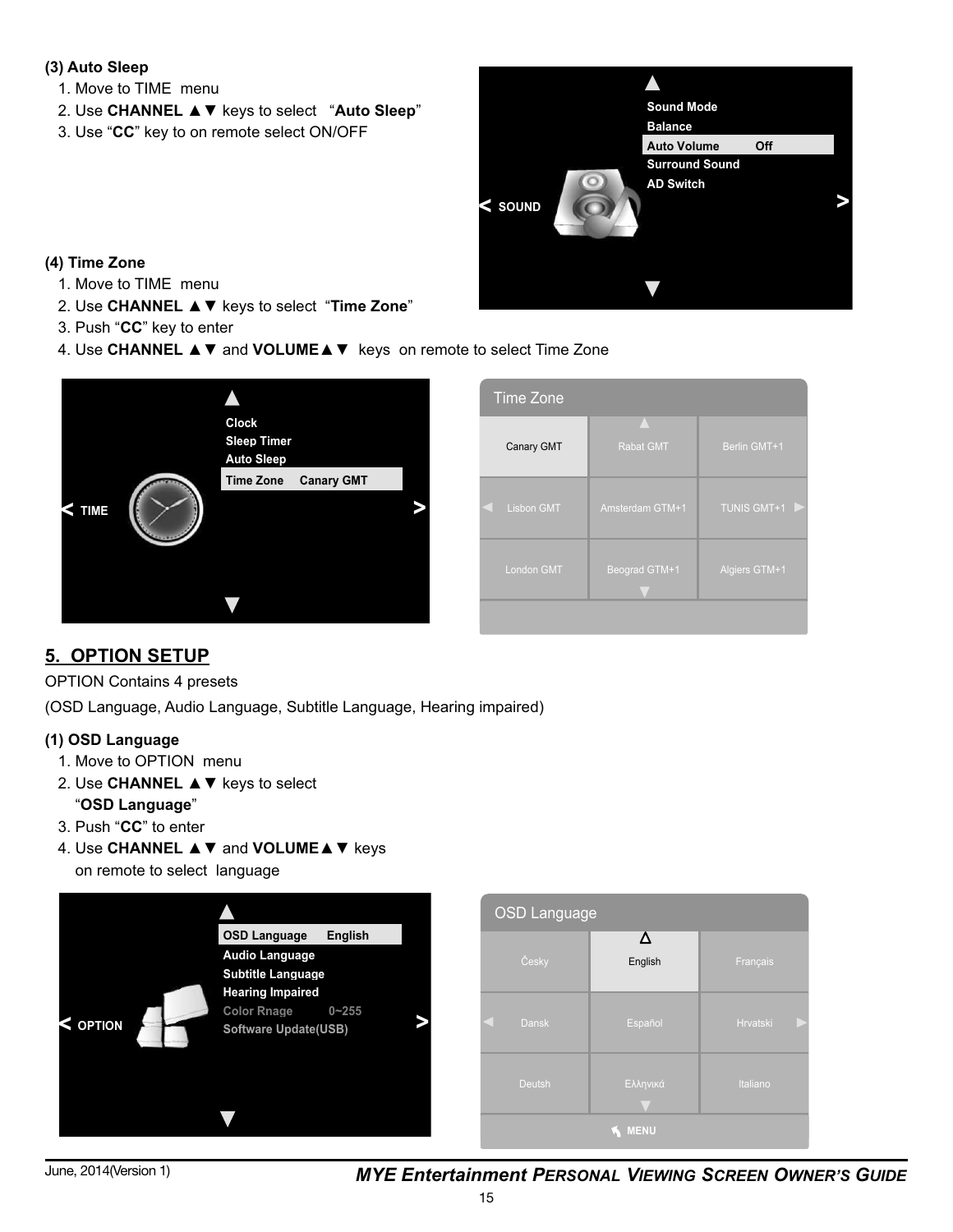#### **(2) Audio Languages**

- 1. Move to OPTION Menu
- 2. Use **CHANNEL A**▼ keys to select ³**OSD Languages**´
- 3. Push "CC" key to enter
- 4. Use VOLUME **A** ▼ keys to select Primary
- 5. Push **CHANNEL**▼ key to enter
- 6. Use CHANNEL **A** ▼ and VOLUME **A ▼** keys on remote to select 1st language
- 7. Push "0" key to next menu
- 8. Use VOLUME **A**▼ key on remote to select **Secondary**
- 9. Use CHANNEL **A** ▼ and VOLUME **A** ▼ keys to select 2nd langauge

| Audio Languages |              | Primary  |  |
|-----------------|--------------|----------|--|
| Česky           | Λ<br>English | Français |  |
| <b>Dansk</b>    | Español      | Hrvatski |  |
| <b>Deutsh</b>   | Ελληνικά     | Italiano |  |
| <b>MENU</b>     |              |          |  |

#### 10.Push - (Dash)key to exit menu

#### **(3) Subtitle Language**

- 1. Move to OPTION Menu
- 2. Use **CHANNEL ▲ ▼** keys on remote to select ³**Subtitle Language**´
- 3. Push "CC" to enter
- 4. Use VOLUME **A** ▼ keys on remote to select Primary
- 5. Push **CHANNEL**▼ key
- 6. Use CHANNEL **A** ▼ and VOLUME **A ▼** keys on remote to select 1st language
- 7. Push "0" key to next menu
- 8. Use VOLUME **A** ▼ keys on remote to select **Secondary**
- 9. Use CHANNEL **A** ▼ and VOLUME **A** ▼ keys on remote to select 2nd langauge
- 10. Push (Dash)key to exit menu



| Audio Languages |              | Secondary       |
|-----------------|--------------|-----------------|
| Česky           | Δ<br>English | Français        |
| <b>Dansk</b>    | Español      | <b>Hrvatski</b> |
| <b>Deutsh</b>   | Ελληνικά     | Italiano        |
| <b>MENU</b>     |              |                 |

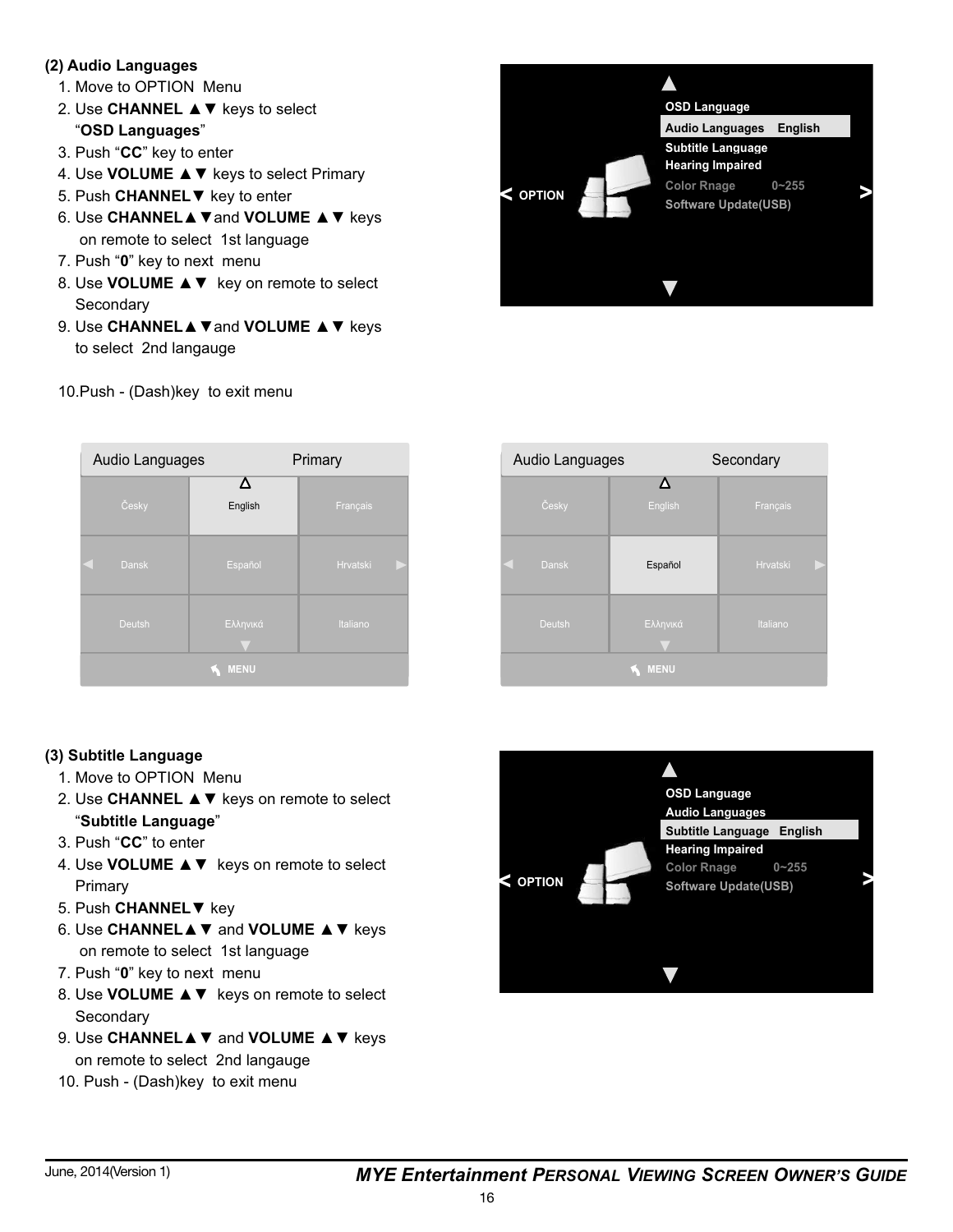| Subtitle Languages |              | Primary  |  |
|--------------------|--------------|----------|--|
| Česky              | Δ<br>English | Français |  |
| <b>Dansk</b>       | Español      | Hrvatski |  |
| <b>Deutsh</b>      | Ελληνικά     | Italiano |  |
| <b>MENU</b>        |              |          |  |

#### **(4) Hearing Impaired**

- 1. Move to OPTION menu
- 2. Use **CHANNEL A**▼ keys to select ³**Subtitle Language**´
- 3. Use "CC" key on remote to select ON/OFF

| Subtitle Languages |              | Secondary |
|--------------------|--------------|-----------|
| Česky              | Δ<br>English | Français  |
| <b>Dansk</b>       | Español      | Hrvatski  |
| <b>Deutsh</b>      | Ελληνικά     | Italiano  |
| <b>MENU</b>        |              |           |



## **6. CUSTOM FEATURES SETTING**

To Enter CUSTOM FEATURE menu. ( Push 'CC 0003' on the keypad) CUSTOM FEATURES 7 presets :

- Detect Vibration
- Channel Default Time
- Channel Default
- Auto Default
- Auto Power ON
- Manual CH Setting
- Set Factory Default

#### **(1) Detect Vibration**

- 1. Use **CHANNEL A**▼ keys to select ³**Detect Vibration**´
- 2. Use VOLUME **A** ▼ keys to select Time (Off/ 1min/2min/3min/4min /5min /6min /7min/ 8min)
- 3. Press the "0" key to save and get back to the Custom Feature

#### **(2) Channel Default Time**

- 1. Use CHANNEL **A ▼** keys to select "Channel Default"
- 2. Use VOLUME **A** ▼ keys to select Time (Off/ 10S/ 20S/ 30S/ 40S/ 50S/ 60S)
- 3. Press the "0" key to save and get back to the Custom Feature

**Custom Feature Setting**

**Detect Vibration Contract Off Channel Default Time Off Channel Default Channel Default Auto Default Off Auto Power ON Off Manual Channel Setting Off Restore Factory Default Off**

**MV CV**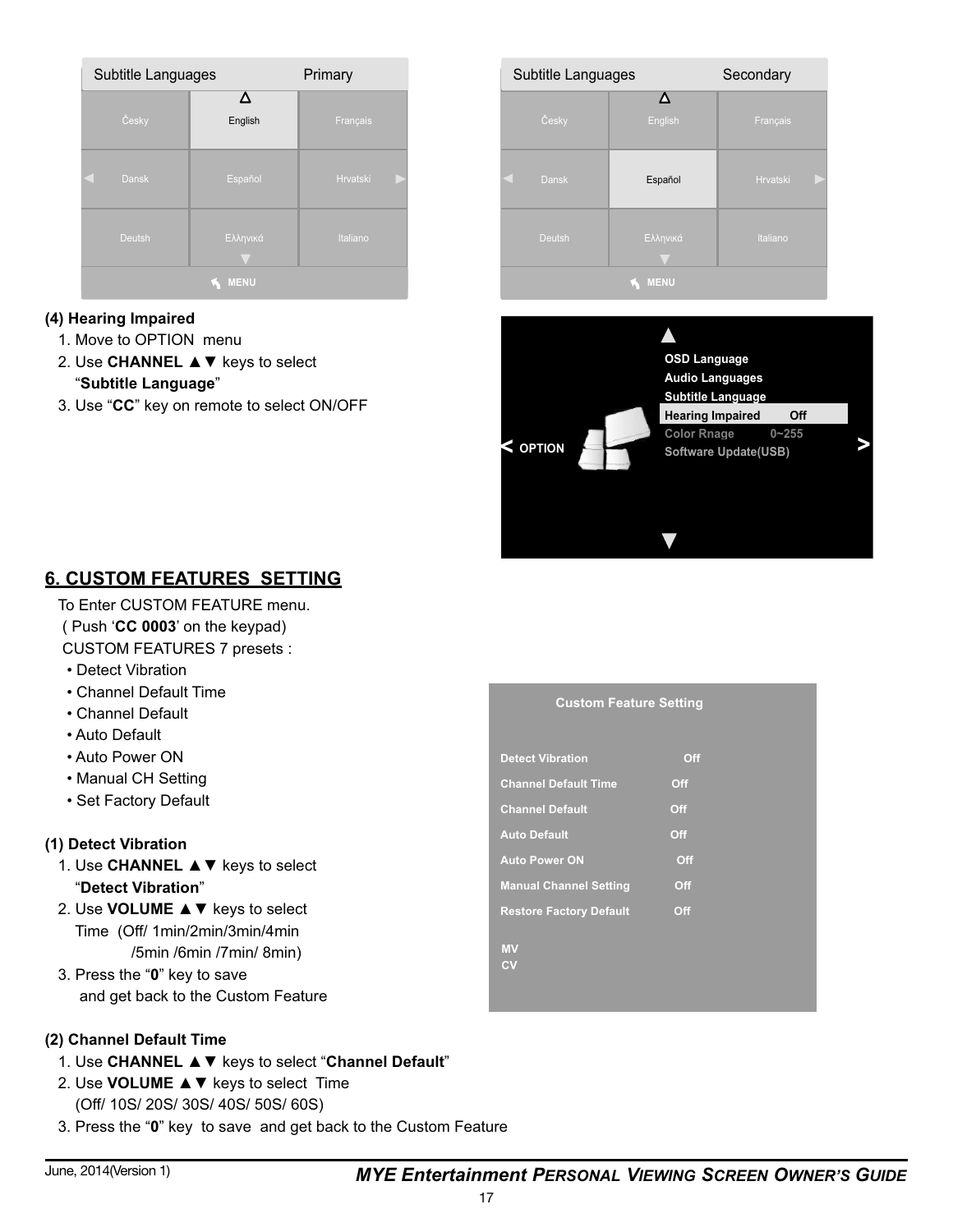#### **(3) Channel Default**

- 1. Use CHANNEL **A** ▼ keys to select "Channel Default"
- 2. Use **VOLUME A** ▼ key to select ON/OFF
- 3. Press the "0" key to save and get back to the Custom Feature

#### **(4) Auto Default**

- 1. Use CHANNEL **▲ ▼** keys to select "Auto Default"
- 2. Use VOLUME **A** ▼ keys on remote to select ON/OFF
- 3. Press the "0" key to save and get back to the Custom Feature

#### **(5) Auto Power On**

- 1. Use CHANNEL **A**▼ keys to select "Auto Power On"
- 2. Use VOLUME **A** ▼ keys remote to select ON/OFF
- 3. Press the "0" key to save and get back to the Custom Feature

#### **(6) Manual Channel Setting**

- 1. Use **CHANNEL A**▼ keys to select **"Manual Channel Setting"**
- 2. Push "CC" key to enter
- 3. Use **CHANNEL** ▼ key on remote to select CHANNEL
- 4. Push "CC" keys to change setting
	- ( Auto Default / Channel Default / Favorite / Not Viewable/ Viewable)
- 5. After setting for each channel, Press (Dash) key to save and exit

| <b>Manual Channel Setting</b> |                       |                             |  |
|-------------------------------|-----------------------|-----------------------------|--|
| 1 BBC ONE                     | <b>Auto Default</b>   | $[$ DTV $]$                 |  |
| 2 BBC TWO                     | Viewable              | $[$ DTV $]$                 |  |
| 3 BBC NEW 24                  | <b>Chanel Default</b> | $[$ DTV $]$                 |  |
| 4 BBC TEXT                    | Viewable              | $[$ DTV                     |  |
| <b>1 BBC PARLMNT</b>          | Viewable              | Radio                       |  |
| 1 C-02                        | Viewable              | <b>ATV</b>                  |  |
| 2 C-03                        | Viewable              | $\boldsymbol{\mathsf{ATV}}$ |  |
| 3 C-04                        | Viewable              | <b>ATV</b>                  |  |
| ◀ Delete<br><b>O ENTER</b>    | A MOVE                | <b>MENU</b>                 |  |
|                               |                       |                             |  |

#### **(7) Restore Factory Default**

- 1. Use CHANNEL **A ▼** key on remote to select "Restore Factory Default"
- 2. Push "CC" to begin reset (Power Off)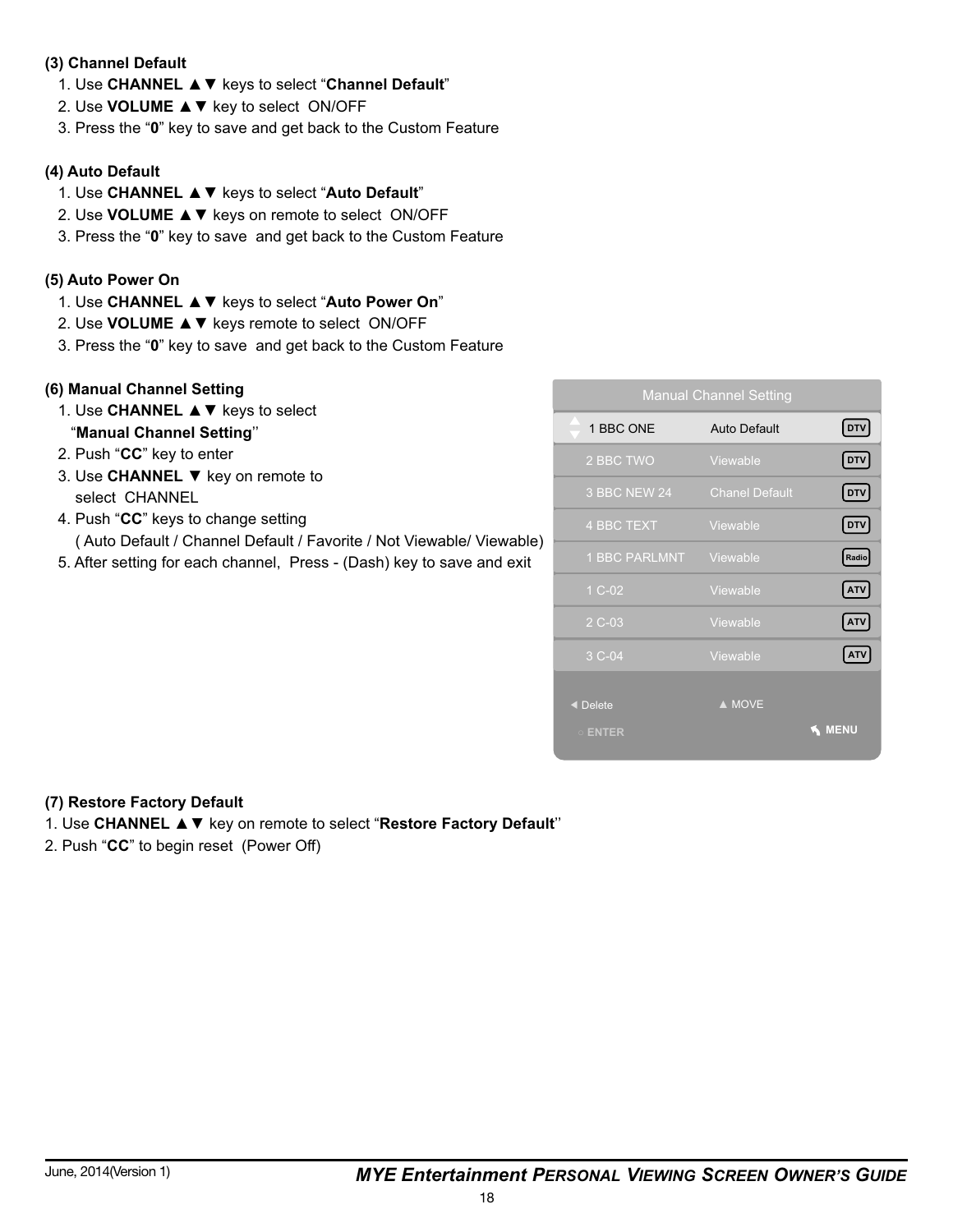## **7. Intellijack - Headphone Jack Replacement**



\*The IntelliJack self diagnostic headphone circuit detects when the headphone jack has failed or been damaged. When a faulty headphone jack is detected, a BLUE "headphone" icon appears on the keypad (see #4 above). It will remain on until a new jack is installed and the circuit is reset. To reset the faulty headphone jack circuit, insert a known good pair of headphones for 10 seconds.



- 1) UNSCREW THE JACK ASSEMBLY SCREWS, ALTERNATING LEFT AND RIGHT IN ORDER TO BACK THE ASSEMBLY OUT.
- 2) REMOVE JACK ASSEMBLY, TIPPING THE FRONT FORWARD SO THE ASSEMBLY WIRES CLEAR THE OPENING.
- 3) UNPLUGTHE OLD HEADPHONE JACK AND DISCARD. PLUG IN NEW HEADPHONE JACK TO WIRE HARNESS.
- 4) INSERT NEW HEADPHONE JACK ASSEMBLY, TIPPING IT FORWARD SO ASSEMBLY WIRES CLEAR THE OPENING. 5) ALIGN AND SCREW IN THE HEADPHONE JACK ASSEMBLY SCREWS.
- 6) RESET HEADPHONE JACK ICON BY INSERTING A KNOWN-GOOD HEADPHONE PLUG INTO THE JACK FOR 10 SECONDS.

**IMPORTANT:** Faulty headphones can trigger the headphone jack icon. It is important to test the headphone jack prior to replacement. If the headphone jack is deemed OK, simply reset the faulty headphone jack (STEP 6).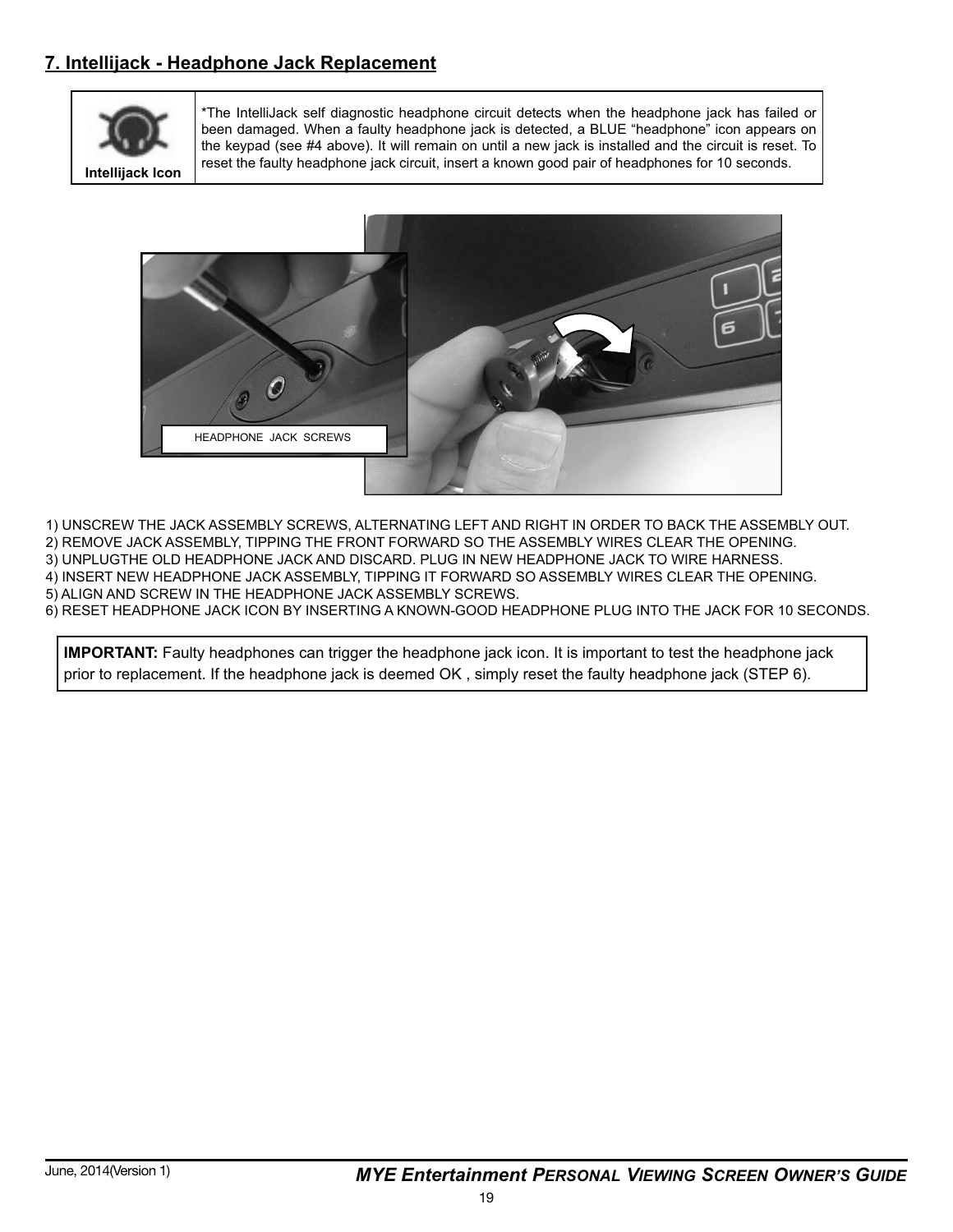MYE INC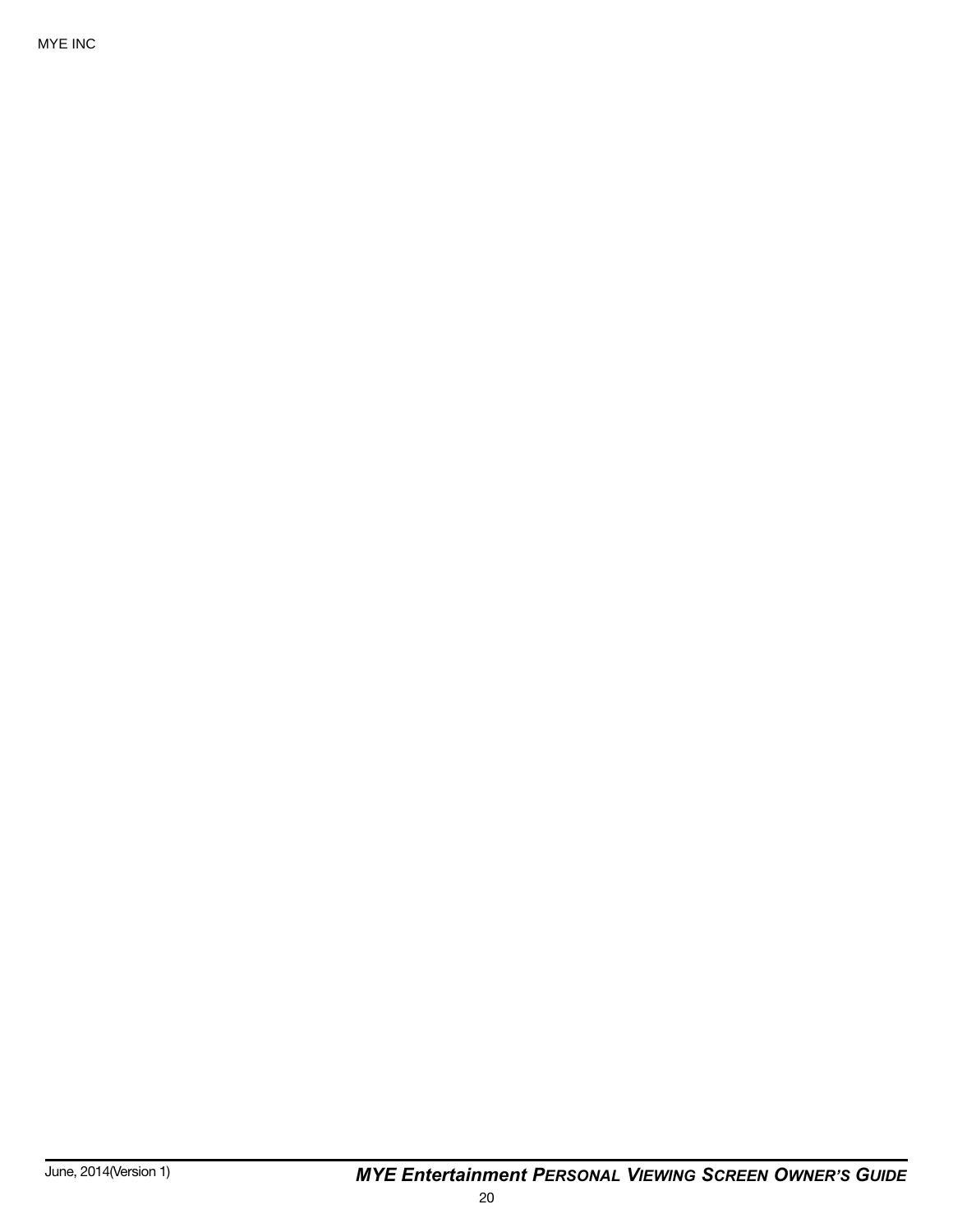### **9. WARRANTY**

**PLEASE READ THESE WARRANTY TERMS AND CONDITIONS CAREFULLY BEFORE USING YOUR MYE ENTERTAINMENT PRODUCT. BY USING THE EQUIPMENT, YOU ARE CONSENTING TO BE BOUND BY THE FOLLOWING WARRANTY TERMS AND CONDITIONS.**

#### LIMITED WARRANTY

MYE ENTERTAINMENT (MYE) WARRANTS ALL NEW MYE PRODUCTS TO BE FREE FROM DEFECTS IN MATERIALS AND MANUFACTURERS FOR THE WARRANTY PERIODS SET FORTH BELOW. THE WARRANTY PERIODS COMMENCE ON THE INVOICE DATE OF THE ORIGINAL PURCHASE. THIS WARRANTY APPLIES ONLY AGAINST DEFECTS DISCOVERED WITHIN THE WARRANTY PERIOD AND EXTENDS ONLY TO THE ORIGINAL PURCHASER OF THE PRODUCT. PARTS REPAIRED OR REPLACED UNDER THE TERMS OF THIS WARRANTY WILL BE WARRANTED FOR THE REMAINDER OF THE ORIGINAL WARRANTY PERIOD ONLY. TO CLAIM UNDER THIS WARRANTY, THE BUYER MUST NOTIFY MYE OR YOUR AUTHORIZED MYE ENTERTAINMENT DEALER WITHIN 30 DAYS AFTER THE DATE OF DISCOVERY OF ANY NONCONFORMITY AND MAKE THE AFFECTED PRODUCT AVAILABLE FOR INSPECTION BY MYE ENTERTAINMENT OR ITS SERVICE REPRESENTATIVE. MYE ENTERTAINMENT PRODUCTS DEEMED DEFECTIVE BY A MYE ENTERTAINMENT REPRESENTATIVE WILL BE ISSUED A RETURN AUTHORIZATION NUMBER. MYE ENTERTAINMENT WILL NOT ACCEPT RETURNS WITHOUT A RETURN AUTHORIZATION NUMBER. MYE ENTERTAINMENT RESERVES THE RIGHT, AT THEIR OPTION, TO REPAIR OR REPLACE THE PRODUCT AFTER VERIFICATION OF DEFECT. PRODUCT THAT FAILS AFTER THE WARRANTY PERIOD EXPIRES WILL BE REPAIRED OR REPLACED AT THE CURRENT PART AND LABOR PRICING AFTER AUTHORIZATION FROM THE CUSTOMER. REPAIRS ARE WARRANTED FOR 90 DAYS. MYE ENTERTAINMENT'S OBLIGATIONS UNDER THIS WARRANTY ARE LIMITED AS SET FORTH BELOW:

WARRANTY PERIODS AND COVERAGE:

M156TV-PDM4 3 YEAR PARTS, LABOR

CONDITIONS AND RESTRICTIONS:

THIS WARRANTY IS VALID ONLY IN ACCORDANCE WITH THE FOLLOWING CONDITIONS:

THE WARRANTY APPLIES TO THE MYE ENTERTAINMENT PRODUCT ONLY 1) WHILE IT REMAINS IN THE POSSESSION OF THE ORIGINAL PURCHASER AND PROOF OF PURCHASE IS DEMONSTRATED. 2) IT HAS NOT BEEN SUBJECT TO ACCIDENT, MISUSE, ABUSE, IMPROPER SERVICE, MECHANICAL OR ELECTRICAL NON-MYE ENTERTAINMENT AUTHORIZED MODIFICATION, 3) CLAIMS MADE WITHIN THE WARRANTY PERIOD.

THIS WARRANTY DOES NOT COVER DAMAGED OR FAILURE CAUSED BY ELECTRICAL WIRING NOT BEING IN COMPLIANCE WITH ELECTRICAL CODES OR MYE'S OWNER MANUAL SPECIFICATIONS, OR FAILURES TO PROVIDE REASONABLE AND NECESSARY MAINTENANCE AS OUTLINED IN THE OWNER'S MANUAL.

WARRANTIES OUTSIDE THE UNITED STATES AND CANADA MAY VARY. PLEASE CONTACT YOUR LOCAL DEALER FOR DETAILS.

LIMITED WARRANTY SHALL NOT APPLY TO:

- 1) SOFTWARE UPGRADES.
- 2) NORMAL WEAR AND TEAR, CONSUMABLES AND COSMETIC ITEMS INCLUDING BUT NOT LIMITED TO LABELS.
- 3) REPAIRS REFORMED ON MYE PRODUCTS MISSING A SERIAL NUMBER OR WITH A SERIAL TAG THAT HAS BEEN ALTERED. REATTACHED OR DEFACED.
- 4) SERVICE CALLS TO CORRECT INSTALLATION OF THE PRODUCT OR INSTRUCT OWNERS ON HOW TO USE THE PRODUCT.
- 5) PICK UP AND DELIVERY INVOLVING REPAIRS
- 6) ANY LABOR COSTS INCURRED BEYOND THE APPLICABLE LABOR WARRANTY PERIOD
- 7) THE USER IS CAUTIONED THAT CHANGES OR MODIFICATIONS NOT EXPRESSLY APPROVED BY THE MANUFACTURER OF THE PRODUCT COULD VOID THE USER'S AUTHORITY TO OPERATE THE PRODUCT.